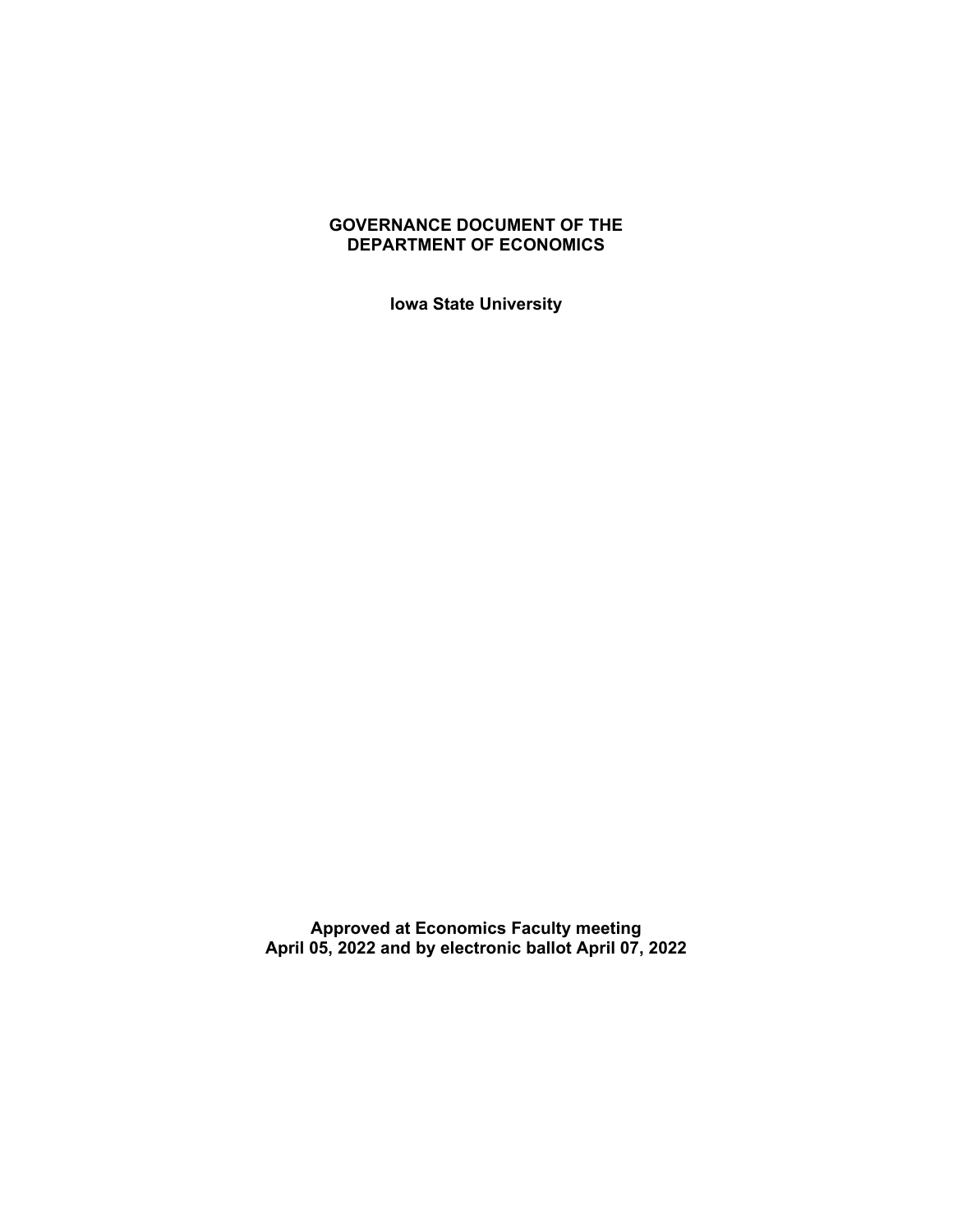# Table of Contents

| 1.1.<br>1.2.<br>1.3.<br>1.4.<br>1.5.<br>1.6.<br>1.7.<br>1.8.<br>1.9.<br>2. Procedure for Recruitment of Tenured or Tenure Track Faculty  13<br>2.1.<br>2.2.<br>2.3.<br>Procedure for appointment and re-appointment of faculty to named positions  14<br>2.4.<br>3.1.<br>3.2.<br>3.3.<br>3.4.<br>4. Procedures for Review, Re-appointment and Advancement of Term Faculty  16<br>4.1.<br>4.2.<br>5. Procedures for Review of Members of Economics Professors for Contract Renewal,<br>5.1.<br>5.2.<br>5.3.<br>5.4.<br>5.5.<br>5.6.<br>5.7.<br>7.<br>7.2.<br>Selection and Composition of the Post-Tenure Review Advisory Panel29<br>7.3.<br>7.4.<br>7.5.<br>7.6.<br>7.7.<br>8. Procedures for Annual Review for the Purposes of Evaluating Performance34 |
|----------------------------------------------------------------------------------------------------------------------------------------------------------------------------------------------------------------------------------------------------------------------------------------------------------------------------------------------------------------------------------------------------------------------------------------------------------------------------------------------------------------------------------------------------------------------------------------------------------------------------------------------------------------------------------------------------------------------------------------------------------|
|                                                                                                                                                                                                                                                                                                                                                                                                                                                                                                                                                                                                                                                                                                                                                          |
|                                                                                                                                                                                                                                                                                                                                                                                                                                                                                                                                                                                                                                                                                                                                                          |
|                                                                                                                                                                                                                                                                                                                                                                                                                                                                                                                                                                                                                                                                                                                                                          |
|                                                                                                                                                                                                                                                                                                                                                                                                                                                                                                                                                                                                                                                                                                                                                          |
|                                                                                                                                                                                                                                                                                                                                                                                                                                                                                                                                                                                                                                                                                                                                                          |
|                                                                                                                                                                                                                                                                                                                                                                                                                                                                                                                                                                                                                                                                                                                                                          |
|                                                                                                                                                                                                                                                                                                                                                                                                                                                                                                                                                                                                                                                                                                                                                          |
|                                                                                                                                                                                                                                                                                                                                                                                                                                                                                                                                                                                                                                                                                                                                                          |
|                                                                                                                                                                                                                                                                                                                                                                                                                                                                                                                                                                                                                                                                                                                                                          |
|                                                                                                                                                                                                                                                                                                                                                                                                                                                                                                                                                                                                                                                                                                                                                          |
|                                                                                                                                                                                                                                                                                                                                                                                                                                                                                                                                                                                                                                                                                                                                                          |
|                                                                                                                                                                                                                                                                                                                                                                                                                                                                                                                                                                                                                                                                                                                                                          |
|                                                                                                                                                                                                                                                                                                                                                                                                                                                                                                                                                                                                                                                                                                                                                          |
|                                                                                                                                                                                                                                                                                                                                                                                                                                                                                                                                                                                                                                                                                                                                                          |
|                                                                                                                                                                                                                                                                                                                                                                                                                                                                                                                                                                                                                                                                                                                                                          |
|                                                                                                                                                                                                                                                                                                                                                                                                                                                                                                                                                                                                                                                                                                                                                          |
|                                                                                                                                                                                                                                                                                                                                                                                                                                                                                                                                                                                                                                                                                                                                                          |
|                                                                                                                                                                                                                                                                                                                                                                                                                                                                                                                                                                                                                                                                                                                                                          |
|                                                                                                                                                                                                                                                                                                                                                                                                                                                                                                                                                                                                                                                                                                                                                          |
|                                                                                                                                                                                                                                                                                                                                                                                                                                                                                                                                                                                                                                                                                                                                                          |
|                                                                                                                                                                                                                                                                                                                                                                                                                                                                                                                                                                                                                                                                                                                                                          |
|                                                                                                                                                                                                                                                                                                                                                                                                                                                                                                                                                                                                                                                                                                                                                          |
|                                                                                                                                                                                                                                                                                                                                                                                                                                                                                                                                                                                                                                                                                                                                                          |
|                                                                                                                                                                                                                                                                                                                                                                                                                                                                                                                                                                                                                                                                                                                                                          |
|                                                                                                                                                                                                                                                                                                                                                                                                                                                                                                                                                                                                                                                                                                                                                          |
|                                                                                                                                                                                                                                                                                                                                                                                                                                                                                                                                                                                                                                                                                                                                                          |
|                                                                                                                                                                                                                                                                                                                                                                                                                                                                                                                                                                                                                                                                                                                                                          |
|                                                                                                                                                                                                                                                                                                                                                                                                                                                                                                                                                                                                                                                                                                                                                          |
|                                                                                                                                                                                                                                                                                                                                                                                                                                                                                                                                                                                                                                                                                                                                                          |
|                                                                                                                                                                                                                                                                                                                                                                                                                                                                                                                                                                                                                                                                                                                                                          |
|                                                                                                                                                                                                                                                                                                                                                                                                                                                                                                                                                                                                                                                                                                                                                          |
|                                                                                                                                                                                                                                                                                                                                                                                                                                                                                                                                                                                                                                                                                                                                                          |
|                                                                                                                                                                                                                                                                                                                                                                                                                                                                                                                                                                                                                                                                                                                                                          |
|                                                                                                                                                                                                                                                                                                                                                                                                                                                                                                                                                                                                                                                                                                                                                          |
|                                                                                                                                                                                                                                                                                                                                                                                                                                                                                                                                                                                                                                                                                                                                                          |
|                                                                                                                                                                                                                                                                                                                                                                                                                                                                                                                                                                                                                                                                                                                                                          |
|                                                                                                                                                                                                                                                                                                                                                                                                                                                                                                                                                                                                                                                                                                                                                          |
|                                                                                                                                                                                                                                                                                                                                                                                                                                                                                                                                                                                                                                                                                                                                                          |
|                                                                                                                                                                                                                                                                                                                                                                                                                                                                                                                                                                                                                                                                                                                                                          |
|                                                                                                                                                                                                                                                                                                                                                                                                                                                                                                                                                                                                                                                                                                                                                          |
| 8.1.                                                                                                                                                                                                                                                                                                                                                                                                                                                                                                                                                                                                                                                                                                                                                     |
| 8.2.                                                                                                                                                                                                                                                                                                                                                                                                                                                                                                                                                                                                                                                                                                                                                     |
| 9.                                                                                                                                                                                                                                                                                                                                                                                                                                                                                                                                                                                                                                                                                                                                                       |
| 9.1.                                                                                                                                                                                                                                                                                                                                                                                                                                                                                                                                                                                                                                                                                                                                                     |
|                                                                                                                                                                                                                                                                                                                                                                                                                                                                                                                                                                                                                                                                                                                                                          |
| 9.2.                                                                                                                                                                                                                                                                                                                                                                                                                                                                                                                                                                                                                                                                                                                                                     |
| 10. The Department Chair's Relations to Individual Staff Members36<br>10.1.                                                                                                                                                                                                                                                                                                                                                                                                                                                                                                                                                                                                                                                                              |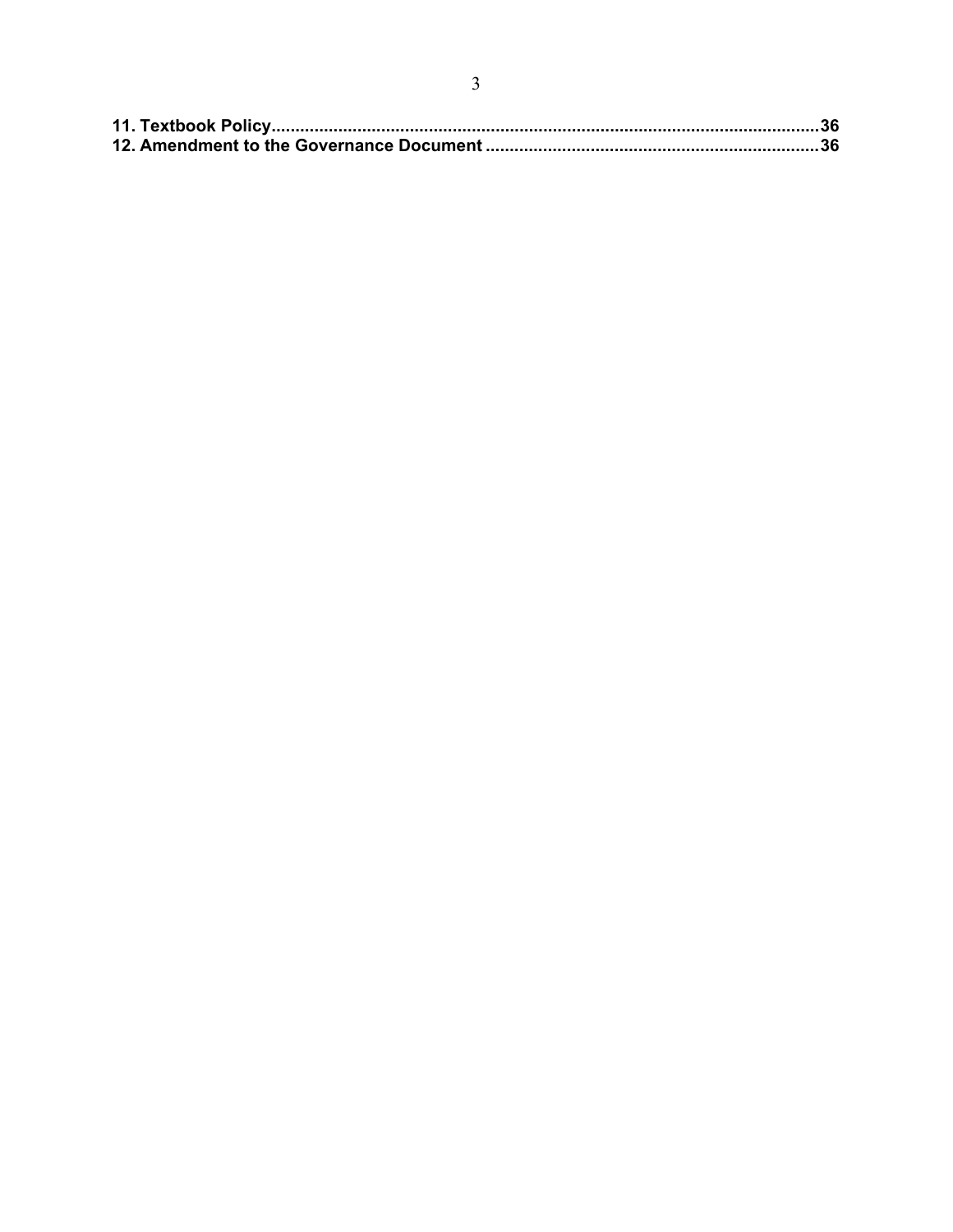# **List of Abbreviations**

| CALS:                     | College of Agriculture & Life Sciences          |
|---------------------------|-------------------------------------------------|
| EGSA:                     | <b>Economics Graduate Student Association</b>   |
| ISU:                      | <b>Iowa State University</b>                    |
| LAS:                      | College of Liberal Arts and Sciences            |
| POS:                      | Program of study                                |
| PRS:                      | Position responsibility statement               |
| $P&T$ :                   | Promotion and/or tenure                         |
| <b>P&amp;T Committee:</b> | <b>Promotions and Tenure Advisory Committee</b> |
| P&T voting professors:    | Promotion and tenure voting professors          |
| PTR:                      | Post-tenure review                              |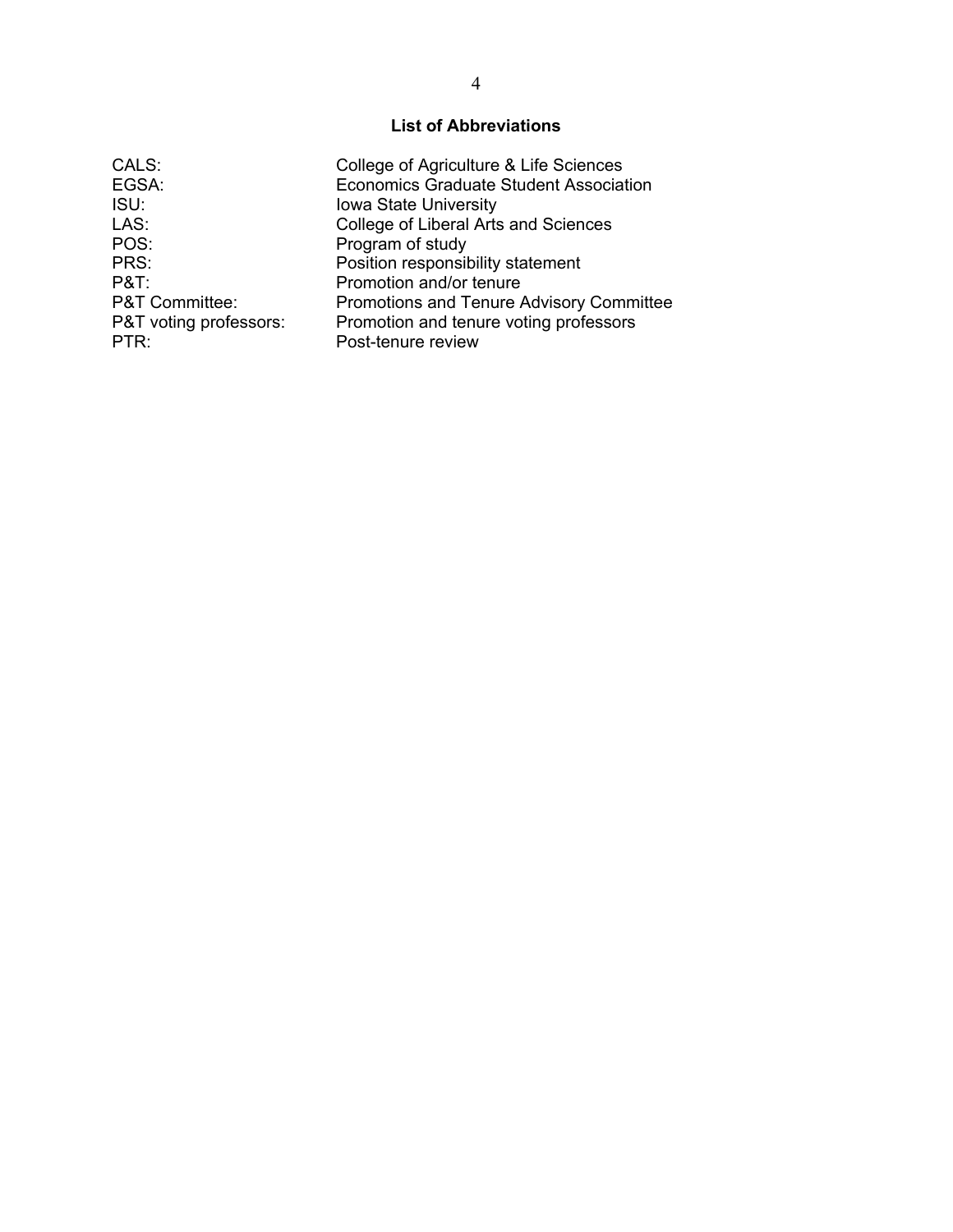# **GOVERNANCE DOCUMENT OF THE DEPARTMENT OF ECONOMICS Iowa State University**

Original version adopted November 12, 1957;

Present version includes additions and revisions from professors' meetings through the date of adoption, April 8, 2021

## <span id="page-4-1"></span><span id="page-4-0"></span>**1. Organization of the Economics Department**

## **1.1. Departmental Organization**

The department chair is responsible for the overall administration of the department. In addition, the department chair takes primary administrative responsibility for the research and extension programs in economics. Matters involving fund allocations, new positions, proposals for contracts and cooperative agreements, and other policy questions in those areas should be discussed directly with the department chair.

The department chair is responsible to the deans of CALS and LAS for seeing that policies or allocations made by them, or by the vice provosts, provost, president, and Board of Regents, are carried out appropriately within the department. The department chair is responsible to college administrators for maintaining continuity and stability in the operations of the department and for the fulfillment of agreements made with them even though these agreements may have been negotiated by the department chair at the request of individuals or groups within the department. The department chair cannot delegate these responsibilities without the approval of the dean or deans concerned.

The department chair's responsibilities are those of contributing to the enhancement of the professional stature of the department, facilitating the professional development of the department personnel, and trying to create and maintain physical conditions, services, and patterns of communication that will increase the productivity and strengthen the morale of the department.

In pursuit of these objectives, the department chair will discuss major policy issues with the economics professors and/or the Economics Council. The memberships of these two groups are defined below.

A proposal affecting the work of the department may be initiated by anyone interested in the department's work. Proposals of major importance will be discussed by the department chair and interested members of the economics faculty. After discussion has been conducted, it may be necessary for the department chair to make a decision about resource use within the limits of existing authorizations. If there is substantial disagreement within the department on the subject of such a recommendation, the department chair shall indicate to the college administrators the nature of the disagreement.

Delegation of various administrative and coordinating responsibilities to faculty, committees, and other personnel will be made at the discretion of the department chair.

Any faculty member or student may communicate directly with the department chair and other departmental administrative officers. Questions of administrative policy that are within the overall jurisdiction of the department chair may be referred by the department chair for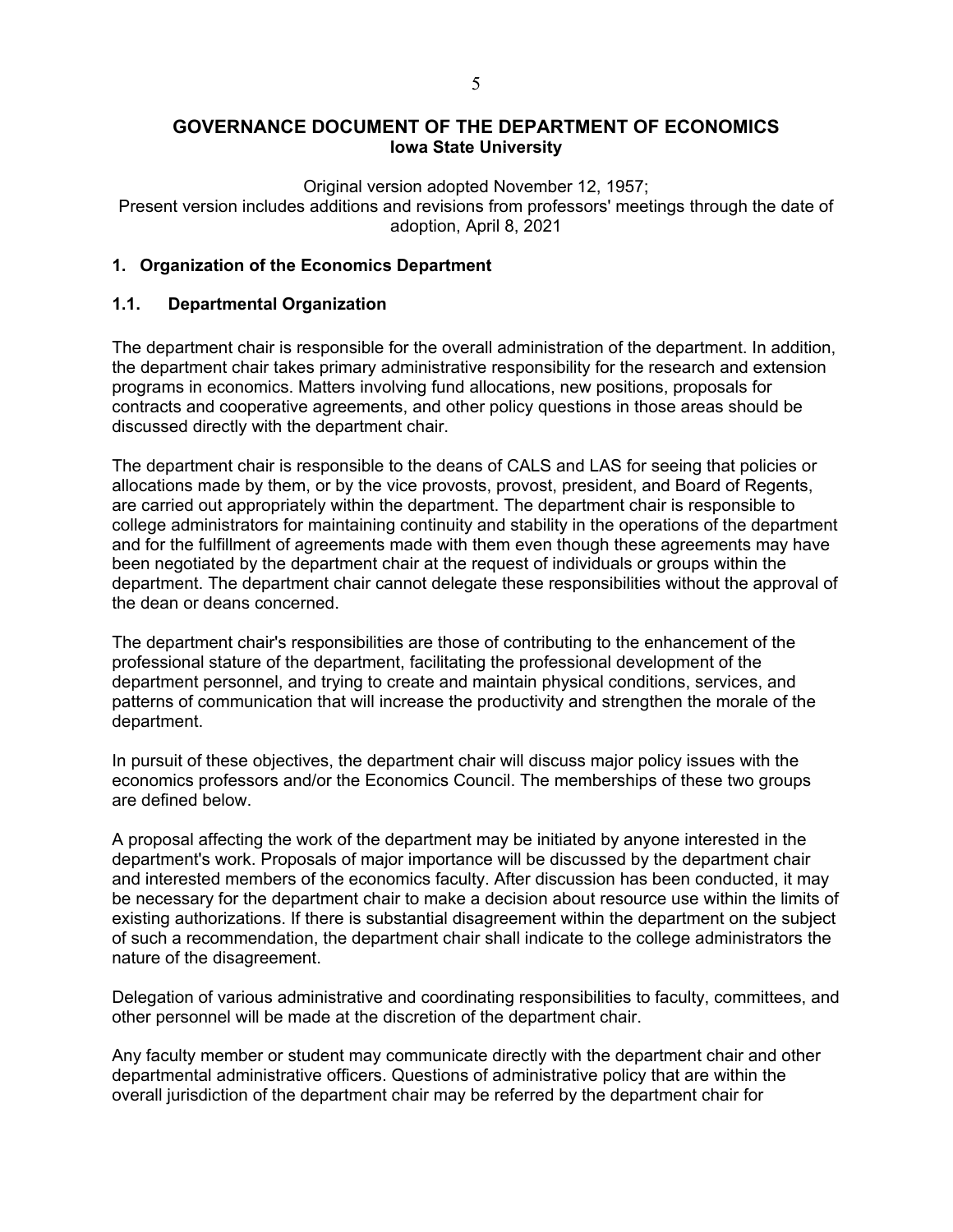<span id="page-5-0"></span>discussion and recommendations to the Economics Council and/or the economics professors.

#### **1.2. Economics Professors**

The Economics Professors consist of all tenured and tenure-track faculty who have appointments in and receive all or part of their salaries from the department or whose primary academic affiliation is with the department.

## <span id="page-5-1"></span>**1.3. Term Faculty**

The Term Faculty consists of all faculty whose appointments are not eligible for tenure who have appointments in and receive all or part of their salaries from the department or whose primary affiliation is with the department.

#### <span id="page-5-2"></span>**1.4. Economics Faculty**

The Economics Faculty consists of all Economics Professors and those Term Faculty holding appointments of more than one year.

The Economics Department is committed to a policy of shared governance in which the Economics Faculty have input on matters significant to the department. The Economics Professors have full voting rights in department business as described in this document.

Members of the Term Faculty holding appointments of more than one year have voting rights on matters related to the hiring, review and advancement of term faculty, undergraduate curriculum, and advising.

The Chair may at his/her discretion appoint members of the term faculty to all standing and ad hoc committees with responsibilities related to the hiring, review and advancement of term faculty, undergraduate curriculum, advising, or other topics for which the term faculty member has knowledge or expertise relevant to the work of the committee in question. Expectations related to term faculty participation in departmental service activities will be spelled out in each faculty member's PRS.

## <span id="page-5-3"></span>**1.5. Meetings of the Economics Faculty**

Regular meetings of the Economics Faculty will be held at 3:40 on the first Tuesday of each month of the fall and spring semesters of the academic year. Additional meetings can be called by the department chair or the chair of Economics Council.

Meetings of the Economics Faculty will be chaired by the chair of Economics Council or a designated representative. The secretary of Economics Council shall record substantive actions at the faculty meetings and distribute these minutes to the economics faculty. The EGSA may select one graduate student from the department as a representative to Economics Faculty meetings, but without voting status.

Staff members not included in the Economics Faculty group may ask the chair of the Economics Council for an opportunity to present suggestions to the council as a whole. They may also ask the department chair for an opportunity to present suggestions to the Economics Faculty at one of their regular meetings.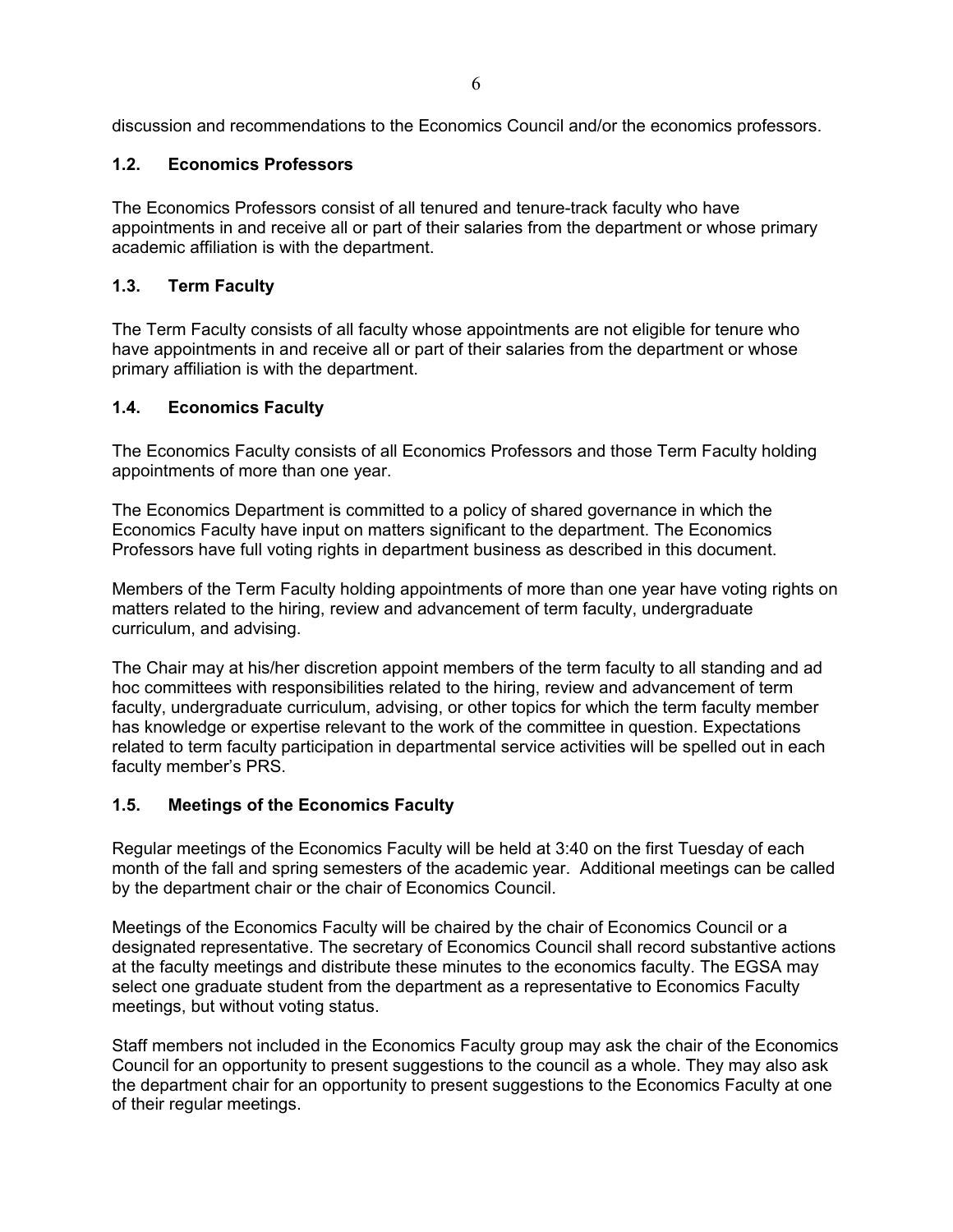#### <span id="page-6-0"></span>**1.6. Courtesy Appointments**

- 1.6.1. The requirements for a courtesy appointment in the Department of Economics include:
	- The individual must have a tenure-track or tenured position in another department at ISU.
	- The individual must have a Ph.D. degree in economics, agricultural economics, resource economics or associated areas.
	- The person must have the potential to provide tangible benefits to the department. These benefits may include, but are not restricted to, publishing in economics journals or in journals in related areas, serving on program of study committees of graduate students, actively participating in departmental workshops, assisting in research fund raising, or co-authoring papers with economics professors.
- 1.6.2. The evaluation process will be as follows:
	- Consideration of a candidate may be initiated either by a request for a courtesy appointment by the candidate to the department chair or by a nomination from a member of the economics faculty.
	- All requests/nominations for courtesy appointments will be reviewed by Economics Council, which will make a recommendation to the chair.
		- $\circ$  If the Economics Council recommends that the request/nomination be denied and if the chair agrees, the request/nomination should be denied
		- $\circ$  If the chair disagrees, the request/nomination should be put to a vote of the Economics professors.
		- $\circ$  If the Economics Council recommends for accepting the request/nomination, it should be put to a vote of the Economics professors.

Information about the candidate for a courtesy appointment will be communicated to members of the economics professors along with an electronic ballot offering the choice to approve the nomination or requesting further discussion at a future meeting of the Economics professors. The ballot will remain open for one full calendar week. The results of the ballot are advisory to the chair.

In the event the chair determines that further discussion of a nomination is warranted a second ballot will be distributed subsequent to the meeting at which the discussion takes place, with the option to vote for or against the offer of a courtesy appointment. The results of the ballot are advisory to the chair.

It is the responsibility of the department chair to communicate the results of the nomination to the candidate when there is a positive decision, or when there is a negative decision when the candidate has requested a courtesy appointment.

The courtesy appointment will be subject to nonrenewal by the department at its discretion.

## <span id="page-6-1"></span>**1.7. Economics Council**

1.7.1. The Economics Council will act as the executive committee of the Economics Faculty between meetings of the latter group, and will submit reports of its activities to the economics faculty on matters of major concern. The council (a) will undertake more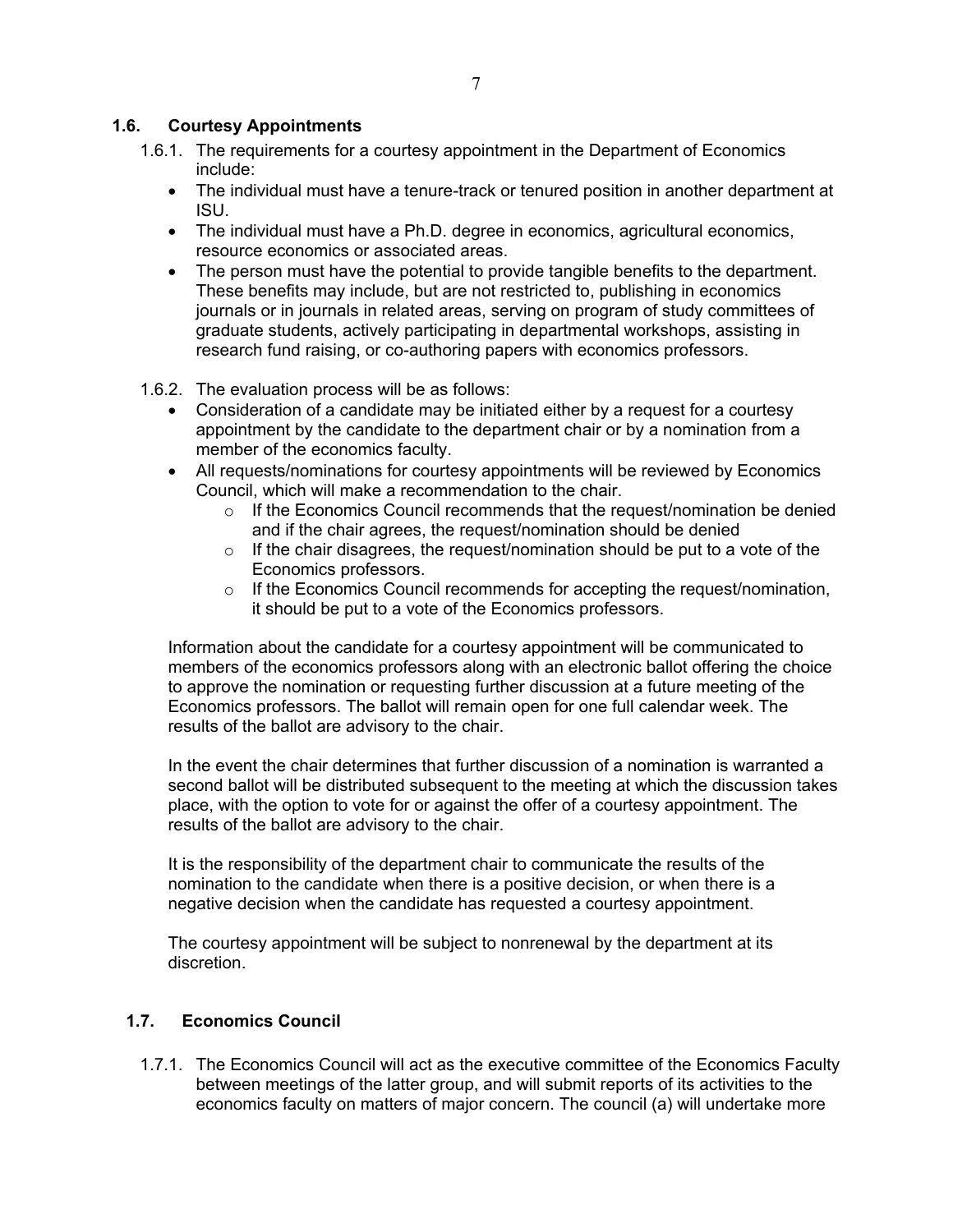intensive consideration of policies and programs than would be feasible for the economics faculty as a whole and (b) will advise the department chair and the other officers on matters which do not warrant discussion by the economics faculty as a whole or on which discussion by the larger group might be inadvisable. Thus, the department chair and the other officers may call on the council for preliminary discussion or "pretesting" of certain suggestions prior to discussing them with the economics faculty as a whole or for advice on matters concerning the work of individual staff members. The council may also call on the department chair and/or the other officers to meet with it to discuss matters appropriate to its function as the executive committee of the economics faculty. Major policy recommendations of the Economics Council will be brought to the economics faculty meetings before being acted upon by the department chair or the department chair's representatives.

The council will consist of seven members: six from the Economics Professors and one from the Term Faculty all of whom serve two-year terms. The six members from the Economics Professors are composed of two from the CALS group, two from the LAS group, and two elected at large. The two members at large shall be elected after the other four members have been elected. A member of Economics professors is in the CALS group if over 50% of his/her salary comes from CALS and is in the LAS group if over 50% of his/her salary comes from LAS. Those whose salaries are evenly divided between CALS and LAS will specify with which college they will be identified for the purpose of voting and election to office.

All members of the Economics Professors except the department chair and untenured members of Economics Professors in their first two years in the department, are eligible to serve as members. Faculty may withdraw their names from eligibility due to (a) physical absence from campus, (b) physical incapacitation to serve, (c) service on council in a currently expiring term, and/or (d) unwillingness to serve.

The Term Faculty member is elected by a vote of the Term Faculty, and the members from the Economics Professors are elected by a vote of the Economics Professors. All members of the Economics Faculty are eligible to vote for members of the Economics Council. In voting for a representative from a given group, each member of that group is entitled to vote for two candidates in the first stage and one candidate in the second stage of the election.

The election for representatives of each group shall be conducted in two stages. In the first stage the list of eligible candidates shall be reduced to the three having the highest number of votes. In the case of a tie for the third position, all candidates who are tied for this position will be placed on the second-round ballot. Prior to their name being placed on the second stage ballot, candidates will be asked to confirm their willingness to serve. In the second stage the candidate having the largest number of votes among the three listed shall be declared elected for a two-year term of office. In the case of a tie in the second stage, a runoff election will be held in which the top candidates' names will be placed on the ballot and each member of the voting group will be asked to vote for one of these individuals.

The election for members at large shall follow the group elections and utilize the same patterns.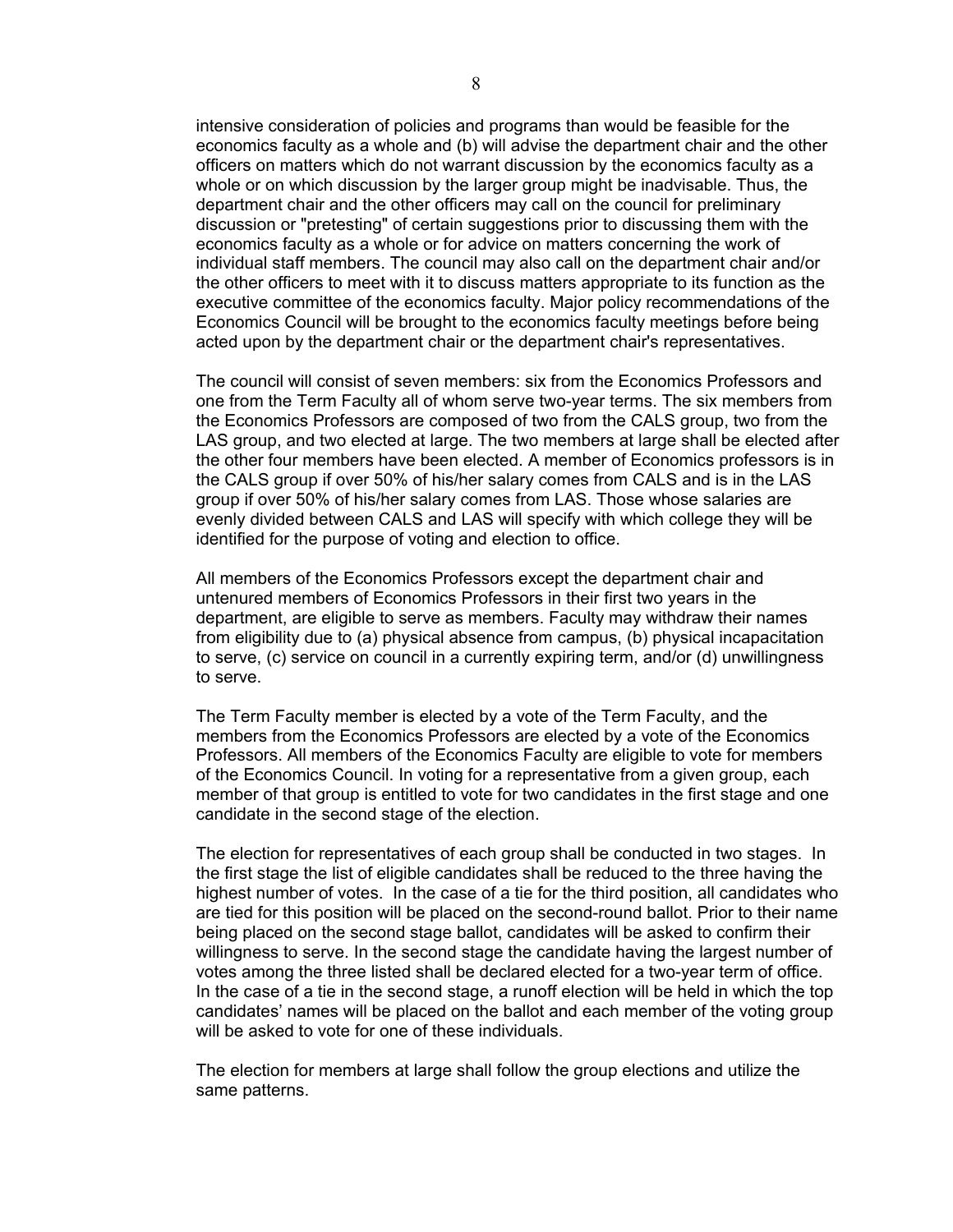In the case of an election in which two individuals are to be elected to represent a group such as when two individuals are leaving Economics Council due to a leave, resignation, illness, etc., or in the case of an election for the department chair recruiting committee, the procedure will be modified so that the names of four individuals instead of three will be placed on the second-round ballot.

1.7.2. The council shall meet at least once a month during the fall and spring semesters of the academic year, starting with the month in which the elections are completed. The council shall elect its own chair, vice chair, and secretary. The chair or, in his/her absence, the vice chair, shall call the meetings of the council. Four members of the council shall constitute a quorum. Following the meeting of the council, the chair of the council will notify all faculty of the agenda for the next faculty meeting and/or any substantive actions taken during the meeting.

Any staff member may bring to the attention of the council any suggestion or question in connection with which the council can function in accordance with the statement of its function above. The council may ask any staff member to meet with it to provide information or opinion that the council thinks may help it discharge its responsibilities.

The department chair will not normally meet with the council except upon request of the department chair or the council. If the council wishes to do so, it may communicate with the department chair through the chair of the council.

The Economics Council will not have administrative authority over any individual or group within the department nor will it have responsibility for negotiations outside of the department. These are functions of the department chair, subject to such delegations as may be made by the department chair for specific purposes.

It is the responsibility of the chair of Economics Council to administer any election for the department's faculty senate seat. The election should be conducted in compliance with the faculty senate by-laws. If there are no consenting nominations within two weeks of the date of call for nominations, Economics Council should invite the department chair to solicit a consenting nominee. If no consenting nominations can be found within six weeks of the date of call for nominations, then the departmental senate seat will be surrendered as an at-large seat to be filled for the duration of the term. Subject to compliance with the senate by-laws, the open seat will be surrendered to LAS whenever it was last affiliated with CALS and it will be assigned to CALS whenever it was last affiliated with LAS.

#### <span id="page-8-0"></span>**1.8. Standing Committees**

Standing committees will be appointed by the department chair in connection with a number of continuing or recurrent activities in which faculty consultation and cooperation are important. The department chair will announce these departmental committee appointments, except for the Recruiting Committee, by August 15 before the start of each academic year.

Standing committees shall present their reports to the department chair. Copies of these reports shall go to the Economics Council when either the department chair or the chair of the reporting committee thinks this is desirable, except that recommendations by the Economics Curriculum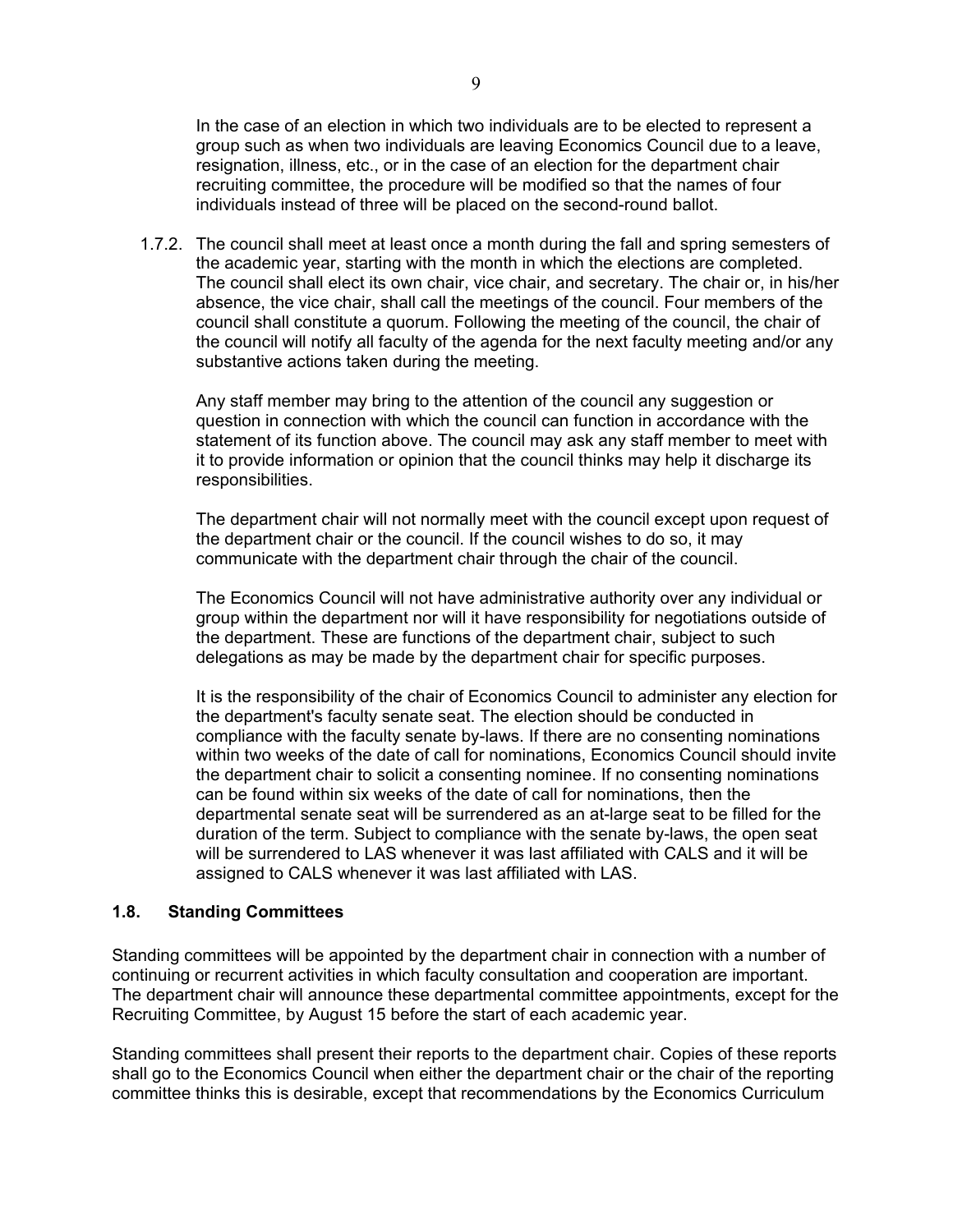Committee for catalog changes shall go simultaneously to the department chair and the economics professors.

Action in response to committee recommendations is, in general, the responsibility of the department chair or his/her designated representatives. Committee responsibility that would involve new policies or procedures of major concern to the economics faculty will be discussed with the economics professors. In the interest of effective communication and discussion, the department chair may ask the Economics Council to meet with a committee chair or with an entire committee so that issues may be clarified in advance of action by the department chair or of discussion with the economics professors as a whole. Most standing committees will be dealing with activities about which free and informal discussion with any economics faculty member will be beneficial.

In addition to the Economics Council the department's standing committees are the: Promotion & Tenure Advisory Committee, Budget Advisory Committee, Computer Committee, Curriculum Committee, Graduate Programs and Policy Committee, the Peer Evaluation of Teaching Committee, and the Staff Planning Committee. In addition, the Chair may appoint ad hoc committees as needed. The responsibilities and membership of each of these committees is described below.

- 1.8.1. **Promotion & Tenure Advisory Committee (P&T Advisory Committee)**. The P&T Advisory Committee is responsible for conducting the review of all promotion and tenure and contract renewal cases involving Economics Professors, and tenured offers to individuals who are not currently members of the Economics Department. The department chair will appoint the members of the P&T Advisory Committee in accordance with the following criteria:
	- The committee will consist of six to eight tenured members of the Economics Professors
	- Normally the committee will include one or two associate professors and five to seven professors. Associate professors will not participate in matters concerning promotion to professor.
	- There will be at least two members from LAS, two members from CALS without Extension appointment and one member from CALS with an Extension Appointment.
	- It is important that the P&T Committee be unbiased in dealing with candidates for promotion, tenure, and contract renewal. When the committee is first convened, the department chair will meet with the committee to ascertain if any member of the committee has any reason to believe that he/she might not be able to function in an objective and unbiased manner with respect to any candidate under review. It is important to note, in this respect, that even the appearance of potential bias is damaging to the review procedure, and would constitute the basis for excusing a member of economics professors from serving on the committee, irrespective of how he/she felt about his/her own capacity to function objectively.
	- The department chair will not designate a chair of the P&T Committee. As soon as the conditions stipulated in the preceding paragraph have been met, the department chair will leave, and the first order of business of the committee will be to select its own chair and to determine its own procedural rules.
- 1.8.2. **Budget Advisory Committee**. The Economics Council will appoint a Budget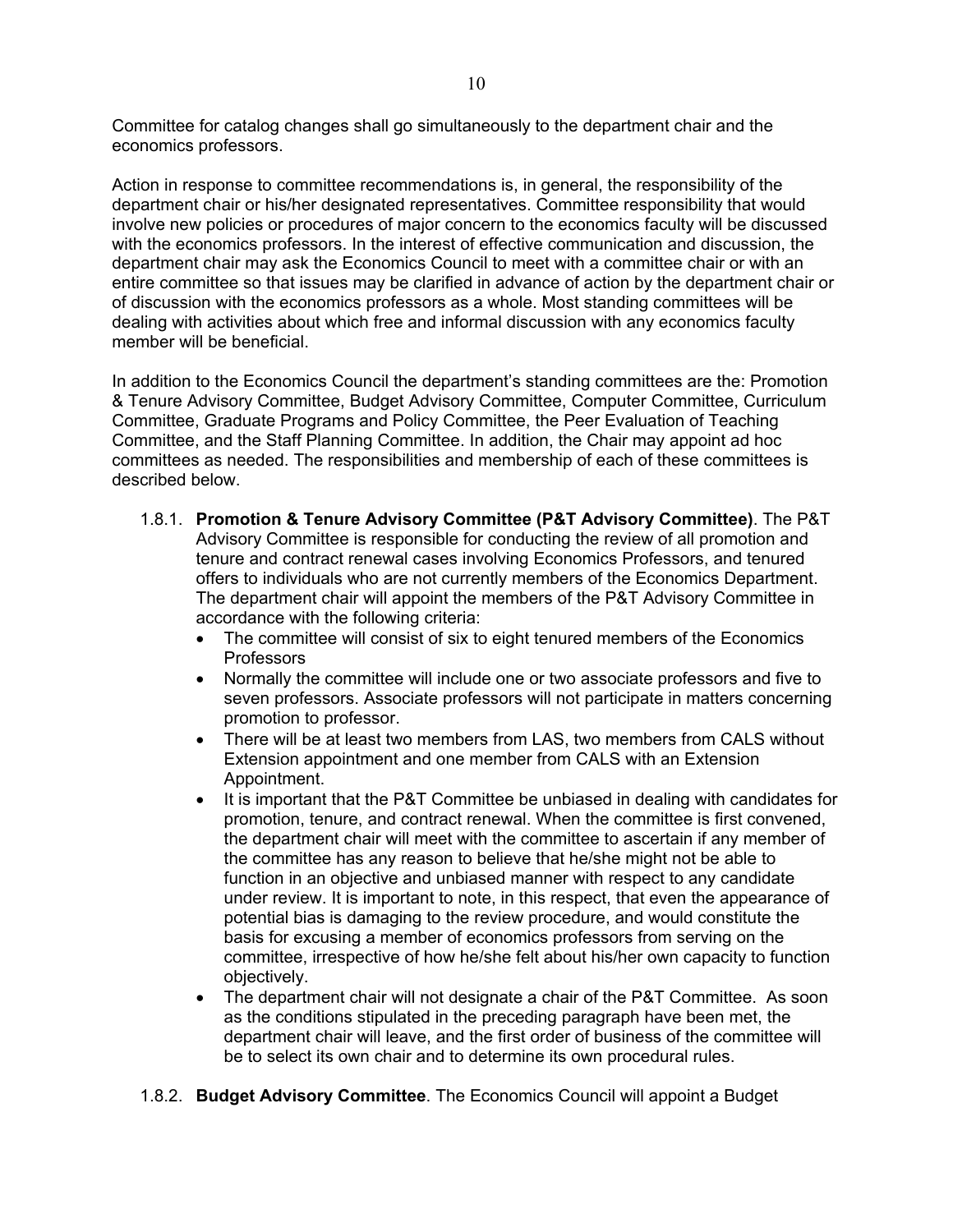Advisory Committee consisting of the chair of Economics Council and five members of economics professors not currently serving on Economics Council. The five professors who are not members of Economics Council have staggered two-year appointments. The committee will be composed of two members from LAS, one member from CALS without an extension appointment, one member from CALS with an extension appointment, and one member at large.

The purpose of the Budget Advisory Committee will be to provide a mechanism through which the economics professors can participate more fully in departmental budgetary decisions. The committee will work out procedures with the department chair as to how best to serve these functions. The Budget Advisory Committee and the department chair will report at least annually to the economics professors on the budget.

- 1.8.3. **Computer Committee**. The Computer Committee is responsible for approving and overseeing the use of student computer fee funds (CAC) allocated to the department; preparing computer hardware, software, or related proposals for funding by higher-level administrative units at ISU; and advising the chair on matters concerning departmental hardware, software, or related needs.
- 1.8.4. **Undergraduate Programs and Policies Committee**. The Undergraduate Programs and Policies (UPP) Committee is responsible for oversight and periodic review of the department's undergraduate programs. It is responsible for reviewing all proposals for new courses, changes to course numbering, and course descriptions and new course proposals offered primarily for undergraduate students. The UPP also serves as an advisory body for the Director of Undergraduate Studies who is the chair of the Committee. All members of the UPP are appointed by the Department Chair in consultation with the Director of Undergraduate Studies.
- 1.8.5. **Graduate Programs and Policies Committee**. The Graduate Programs and Policies (GPP) Committee is responsible for oversight and periodic review of the department's graduate programs. It is responsible for reviewing all proposals for new courses, changes to course numbering, and course descriptions and new course proposals offered primarily for graduate students. The GPP is chaired by the Director of Graduate Education (DOGE). The members of the GPP are appointed by the Department Chair in consultation with the DOGE.
- 1.8.6. **Peer Evaluation of Teaching Committee**. The Peer Evaluation of Teaching Committee is responsible for coordinating the required peer teaching evaluations of faculty. The Committee consists of the department chair, and two members of the Economics Faculty at the rank of Associate Professor or higher. The committee will select appropriate peer evaluators for each faculty member being evaluated and review the resulting evaluations to ensure that evaluations are carried out fairly and consistently.
- 1.8.7. **Staff Planning Committee**. The Staff Planning Committee is responsible for advising the department chair about recruiting priorities, and drafts position descriptions for any faculty positions for which the department receives authorization to search. The department chair will appoint a Staff Planning Committee.
- 1.8.8. **Committee on Named Positions**. The committee on named positions consists of three tenured faculty, one of whom holds a named position, one at the associate professor rank and one professor. The members of this committee are appointed by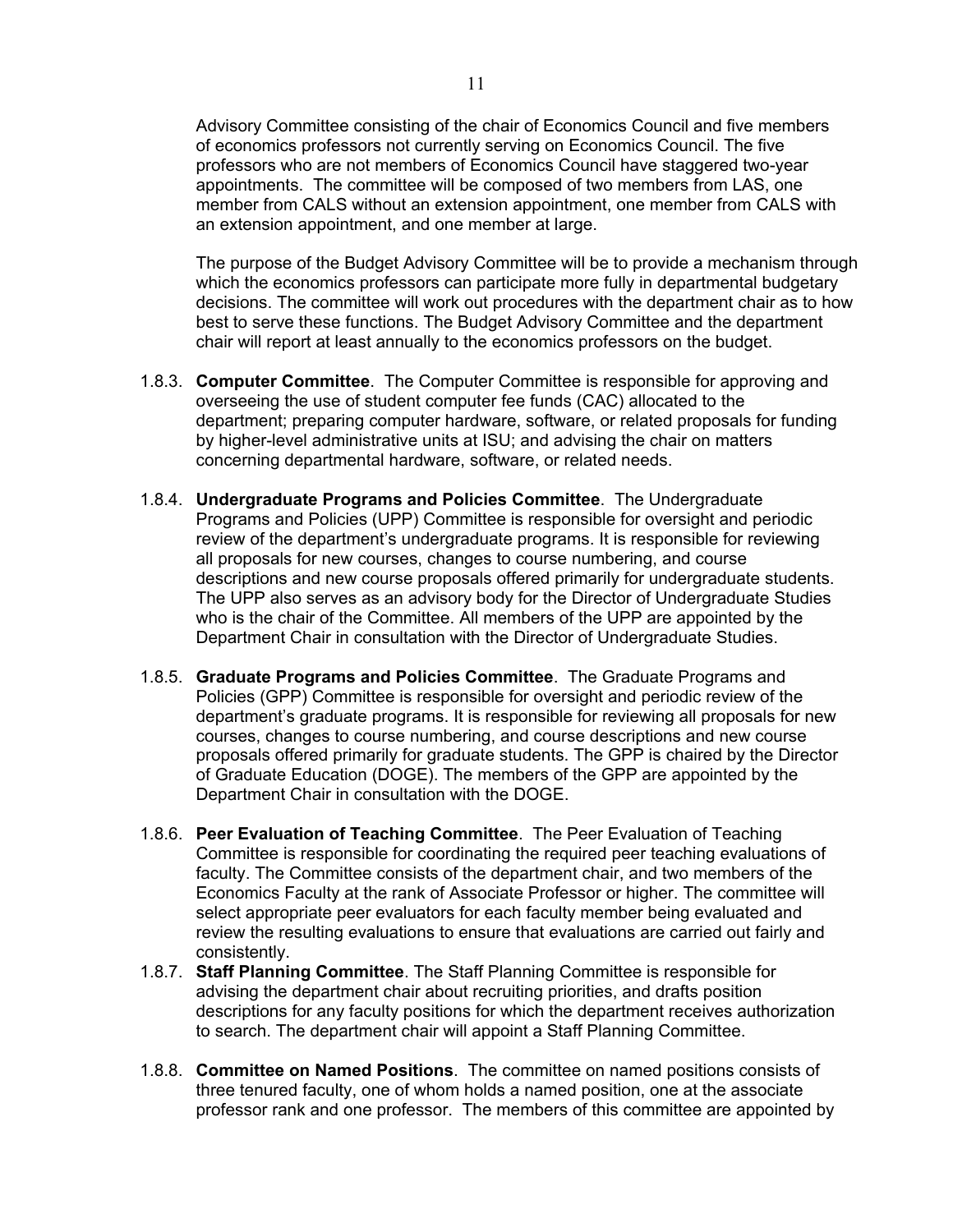the department chair each year.

1.8.9. **Action Plan Mediation Committee**. In the case that a faculty member receives an unsatisfactory annual evaluation or a below expectations post-tenure review, Economics follows the policies outlined in Chapter 5 of the Faculty Handbook and college governance documents. It is expected that the department chair and the faculty member will work toward resolution of any disagreements with a proposed written action plan and will resolve any disagreements within 10 working days from the date the faculty member received the proposed written action plan. In the event that a committee is required to mediate an action plan, however, a three-member action plan mediation committee will be formed. One member of the committee will be selected by the Department Chair, one member will be selected by the faculty member for whom the action plan has been written and the third member will be selected through a ballot of the Economics Council members. If the faculty member affected fails to select a member within 5 working days this appointment will default to the Department Chair.

#### <span id="page-11-0"></span>**1.9. Professors Emeriti**

- 1.9.1. Departmental goals with respect to professors' emeriti are:
	- a. To provide, if desired by the professor emeritus, an opportunity for continuation of relationships with the department, particularly in, but not limited to, the following areas: recruitment of faculty and students, seminar selection and arrangements, counseling of faculty and students in teaching, research and extension matters, review of manuscripts, review of research proposals and teaching plans, and substitute teaching.
	- b. To produce complementary relationships between the career development activities of active faculty members and the continuing activity by professors emeriti.
- 1.9.2. The privileges and perquisites compatible with the departmental goals are:
	- a. To serve as a member on POS committees.
	- b. To serve, with the approval of the department chair, as a co-chair of a POS committee provided the other co-chair is a full-time active faculty member and a member of the graduate faculty.
	- c. To participate in the business of the economics faculty, including attendance at meetings, in an advisory capacity.
	- d. To be eligible for appointment as a member of departmental committees in either an advisory or voting capacity at the option of the appointing departmental administrator.
	- e. To have current expense and assistantship help on a research project that is requested by college level administrators, that is compatible with the skills and experience of the professor emeritus, and for which no qualified, active faculty member wishes to assume major responsibility.
	- f. To participate in teaching and extension activity that is consistent with university policy for temporary employment of professors' emeriti and to a degree up to, but not including, the major responsibility for a course or major extension program, upon request.
	- g. To have limited office space and help, if available, in a location mutually convenient for the professor emeritus and for the operational needs of active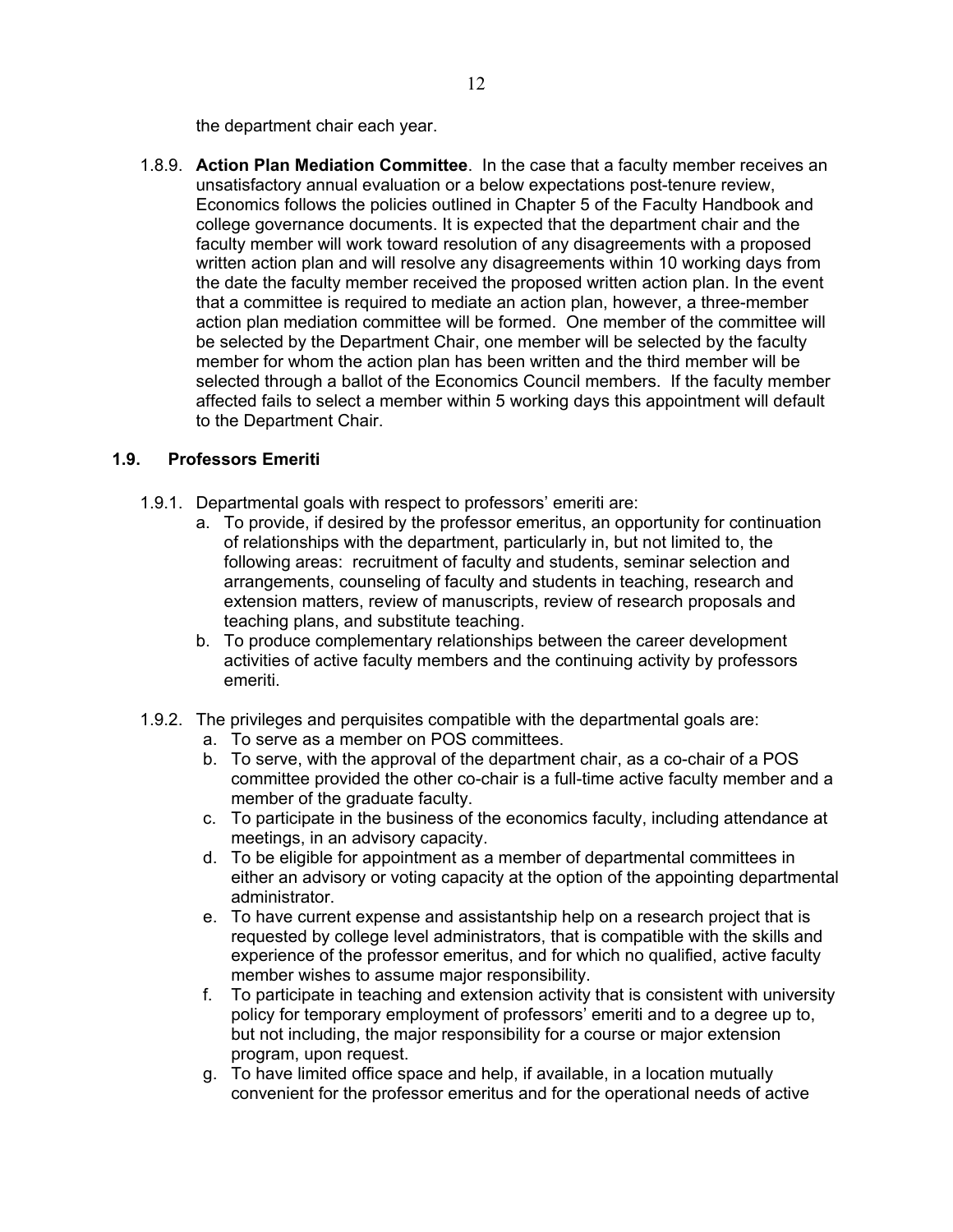faculty and faculty teams of the department. To have secretarial and clerical help to the degree required for duties performed in the interest of the department. The provision of office space and help will, in part, be contingent on the continuation of frequent interaction with some activities of the department.

## <span id="page-12-1"></span><span id="page-12-0"></span>**2. Procedure for Recruitment of Tenured or Tenure Track Faculty**

## **2.1. Minimum Qualifications**

To be appointed to a tenured or tenure eligible faculty position the minimum qualification is a Ph.D. in Agricultural Economics, Economics, or a related field. In the event that the Staff Planning Committee recommends an exception to these minimum qualifications the Economics Council will review the reasons for the exception and make a recommendation to the Department Chair. The Department Chair will then convey this recommendation to the Dean's Office.

# <span id="page-12-2"></span>**2.2. Recruiting Committee**

When the department is authorized to conduct a search for a new member of the Economics Professors, the department chair will appoint one or more Recruiting Committees. The chair may appoint a recruiting committee for each position authorized, a single recruiting committee for all positions, or two committees; the Recruiting Committee, CALS; and the Recruiting Committee, LAS. In either case, the committees will consist of a chair appointed by the department chair and members of economics professors from both colleges. The department chair will not serve as a member or chair of any recruiting committees.

## <span id="page-12-3"></span>**2.3. Recruiting Procedures**

- 2.3.1. If an opportunity should arise for a new position, the department chair will inform the Staff Planning Committee of this option. The committee will meet to formulate a description of the job and type of person desired for the position. In general, the committee will consult with individuals in the department who hold a special subject matter interest in the area in which the position is located. The job description proposed by the Staff Planning Committee should be presented normally to an economics professors meeting for approval.
- 2.3.2. The Staff Planning Committee will advertise the vacant position in the appropriate professional media; registries; letters to other departments, government agencies, and firms; and through other potentially productive channels to assure that information about the vacancy is widely disseminated. In all matters concerning recruiting and hiring, the department, the Staff Planning Committee, and the Recruiting Committee will adhere to state and federal fair employment regulations and to procedures consistent with ISU affirmative action procedures.
- 2.3.3. A file typically consisting of a vita, letters of recommendation, grade transcripts, and other evidence of professional merit will be compiled for each candidate and maintained in the office of the department chair. These files will be available to all economics professors.
- 2.3.4. Normally the Recruiting Committee will select three or more candidates from among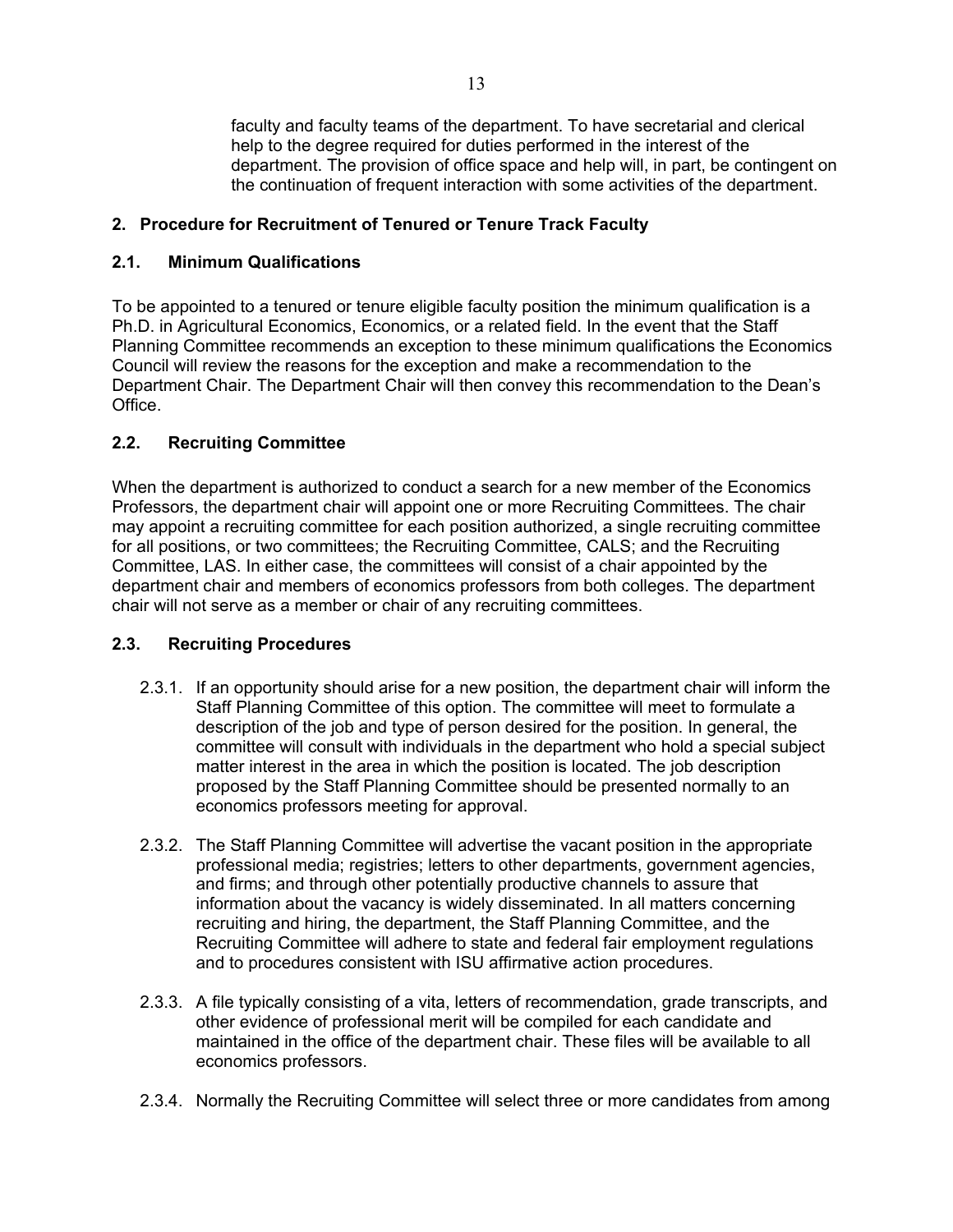the applicants to invite to campus. Upon visiting the department, each candidate will typically meet interested faculty, administrators, and where appropriate, students and give a seminar. Prior to the visit, all resident faculty will be invited to make an appointment to interview the candidate. Vitae will be distributed to those interviewing the candidate and other interested professors. Following the visit, all faculty will be invited to comment on the candidate and to express their preferences among candidates.

2.3.5. The Recruiting Committee will consider all relevant information in formulating and submitting recommendations to the economics professors assembled. A secret electronic ballot will be held following the professors meeting. The ballot will ask members of economics professors to rank the candidates and an additional option to search further. The recommendations of the Recruiting Committee will not appear on the ballot. The ballot will be advisory to the department chair.

#### <span id="page-13-0"></span>**2.4. Procedure for appointment and re-appointment of faculty to named positions**

- 2.4.1. When a named position becomes available, either through a new gift or because an existing position has been vacated, the chair will review with the Committee on Named Position the criteria for the position and the committee will provide the chair with a list of up to three candidates for the position, with rationale for each. The chair will then make a final decision and recommendation to the Dean of the relevant college.
- 2.4.2. When the term of a faculty member holding a named position expires, the Department Chair will consult with the Committee on Named Positions, and the committee will decide whether to recommend re-appointment or the appointment of another faculty member to the position. The Department Chair will then evaluate this recommendation and make a recommendation to the Dean of the relevant college.

#### <span id="page-13-2"></span><span id="page-13-1"></span>**3. Procedures for Appointment of Term Faculty**

#### **3.1. Term Faculty Titles**

Section 3.2. of the ISU Faculty Handbook describes key aspects of Term Faculty Appointments. Term Faculty Titles available for use by the Department of Economics are:

- **Teaching Faculty: Lecturer, Assistant Teaching Professor, Associate Teaching Professor, and Teaching Professor**. Teaching faculty contribute primarily to the teaching mission of the university and must devote at least 75% of their time to instruction, advising, curriculum coordination and other responsibilities related to the teaching mission. The title Lecturer is reserved for early career teaching faculty with contracts of one year or less.
- **Practice Faculty: Assistant Professor of Practice, Associate Professor of Practice, Professor of Practice**. Professor of Practice faculty must have significant relevant professional experience outside of academia that qualify them to make a contribution to instruction and/or advising. All Professor of Practice faculty must devote at least 75% of their time to teaching in their area of expertise and related institutional and professional service.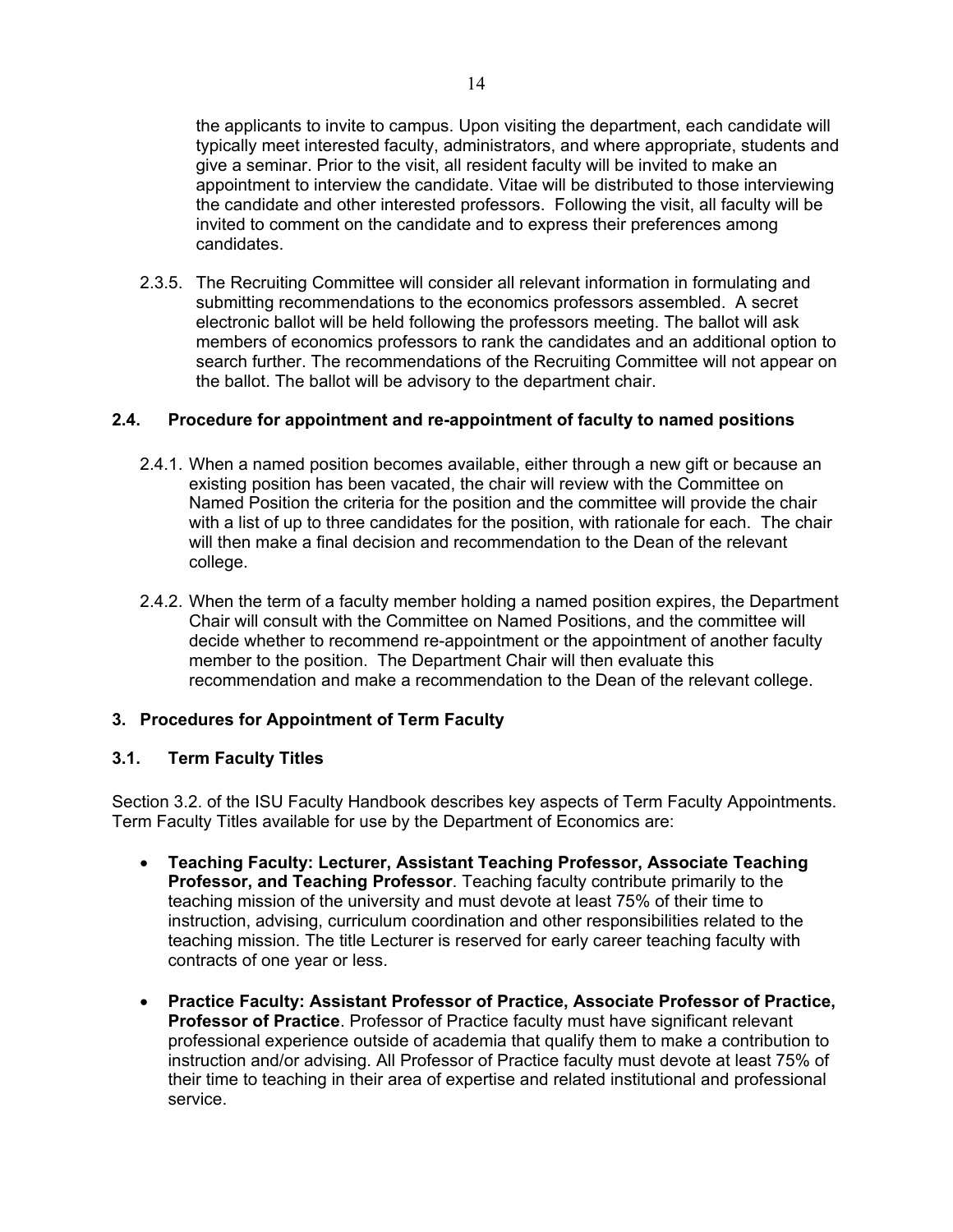- **Research Faculty: Research Assistant Professor, Research Associate Professor, Research Professor**. Research faculty must devote at least 80% of their effort to externally-funded research, and they must have opportunity to move toward research independence. At least 10% of their salary shall be paid from the general fund.
- **Adjunct Faculty**: Adjunct Assistant Professor, Adjunct Associate Professor, Adjunct Professor. Adjunct faculty typically are not focused on one area of faculty responsibility. Appointments under this category may be appropriate in facilitating the University's quest to hire and retain excellent faculty, including dual-career couples, as well as to carve out new areas of academic expertise and attract experts on extramural grants and contracts.

The lengths of term faculty appointments are specified in the ISU Faculty Handbook section 3.3.2.3.

## <span id="page-14-0"></span>**3.2. Minimum Qualifications**

The minimum qualifications for appointment to a teaching faculty position in the Department of Economics are either (1) an M.S. in Agricultural Economics, Economics, or a related field or (2) ABD status in a Ph.D. program in Agricultural Economics, Economics or a related field, or (3) a Master's degree in another field and demonstrated experience relevant to teaching economics or agricultural business management.

The minimum qualifications for appointment to a practice faculty position in the Department of Economics are a Bachelor's degree in a relevant subject and at least 6 years of full-time professional experience relevant to the responsibilities of the position held.

The minimum qualifications for appointment to a Research or Adjunct Professor position in the Department of Economics is a Ph.D. in Agricultural Economics, Economics, or a related field.

In the event of a proposal from the department chair or the staff planning committee to conduct a search requiring less than a minimum qualifications, the Economics Council will review the reasons for the exception and make a recommendation to the Department Chair. The Department Chair will then convey this recommendation to the Dean's Office.

## <span id="page-14-1"></span>**3.3. Term Faculty Recruiting Procedures**

The department chair may appoint term economics faculty at his/her discretion for up to one academic year. Appointments longer than one year, or the reappointment of Term Faculty who have previously been hired by the department requires the approval of the Economics Faculty.

When the opportunity to make Term Faculty appointment longer than one year arises, the Staff Planning Committee will develop a position description in consultation with the department chair and present to the Economics Faculty for approval. The department chair will appoint a recruiting committee that includes members of the Term Faculty to review candidates for the position. The recruiting committee will ordinarily select two to three candidates for interviews and campus visits. After the visits, the Economics Faculty will be consulted for their recommendations on the candidates.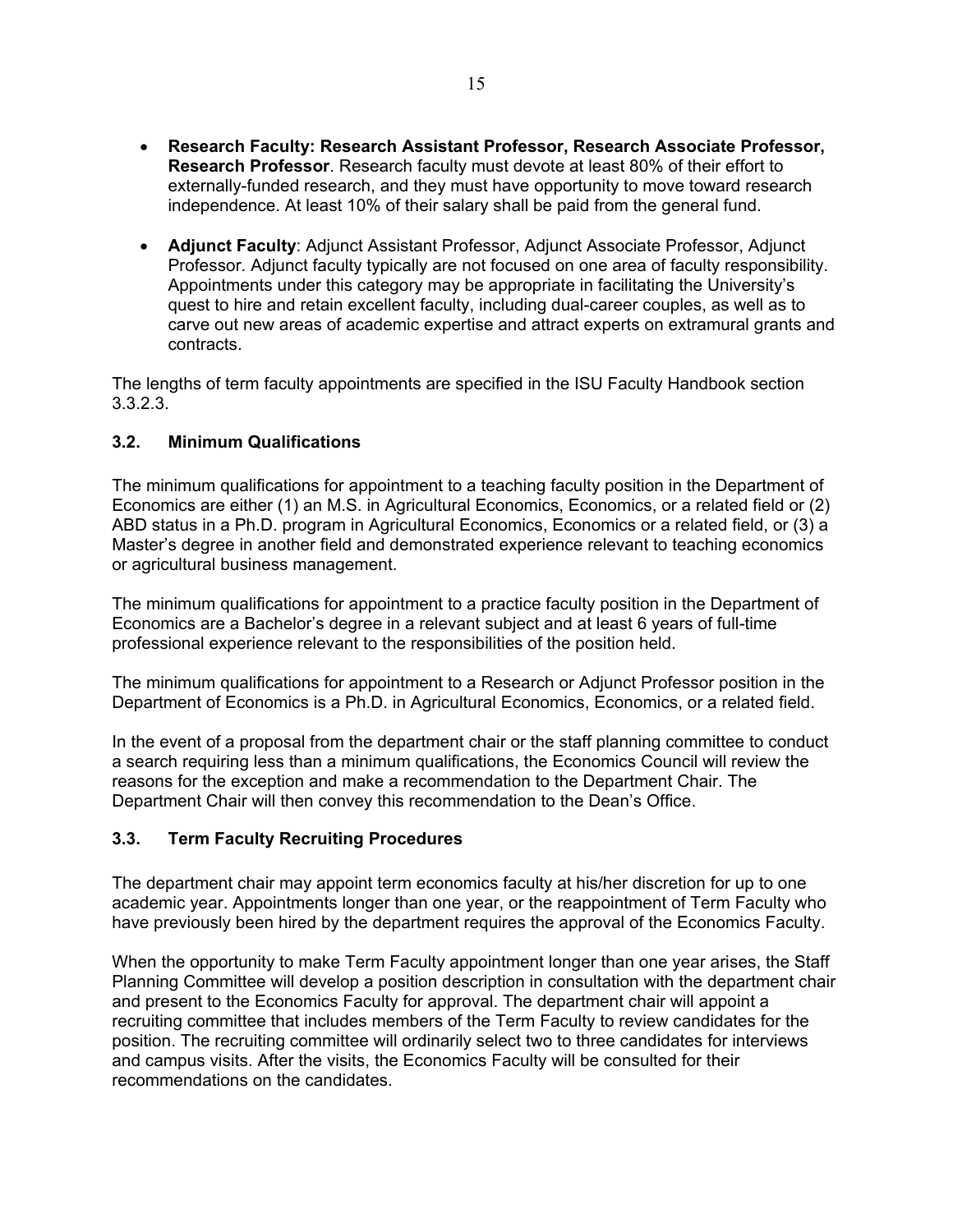When a Term Faculty member is appointed the department chair will develop a PRS for the Term Faculty member reflecting the responsibilities of their position.

#### <span id="page-15-0"></span>**3.4. Ranks and Lengths of Term Faculty Appointments**

The Economics Department follows the guidelines established in the Faculty Handbook 3.3.2.3 regarding: (a) qualifications enumerated for term faculty at each rank, (b) the maximum length of appointment, and (c) the timing of re-appointment reviews and the maximum length of terms of appointment.

#### <span id="page-15-2"></span><span id="page-15-1"></span>**4. Procedures for Review, Re-appointment and Advancement of Term Faculty**

#### **4.1. Review and Re-appointment of Term Faculty**

- 4.1.1 **Annual Review**. All Term Faculty appointed for longer than one year will undergo annual performance evaluations. The annual review of all Term Faculty will be based on their performance in the areas of their PRS. Term Faculty will have the opportunity to submit material and self-evaluations related to their performance. As part of these materials, Term Faculty are encouraged to report on their equity, diversity, inclusion, and belonging activities and document the impact of this work related to teaching, research/creative activities, extension/professional practice, institutional service, and/or other areas of their job responsibilities. The performance evaluation will be conducted by the department chair based on the material provided and other evidence available to the chair. Each Term Faculty member will meet individually with the department chair and will receive a written evaluation from the department chair.
- 4.1.2. **Re-appointment Review**. Term Faculty on multi-year contracts will be reviewed for contract renewal in the penultimate year of the contract (i.e., for faculty with threeyear contracts, the review will occur during the second year of the contract). For purposes of renewal reviews, the voting faculty will be all members of the Economics Professors and Term Faculty, except all those under review for contract renewal. The review will be conducted by a Renewal Review Committee (RRC) made up of three members. One member of the RRC will be a term faculty member with the same title as the term faculty member under review and holding rank at least equivalent to the term faculty member being reviewed. The term faculty member will be appointed by the Department chair. In the event there are no term faculty eligible to serve on the RRC, the department chair will appoint this member of the RRC from among those members of the Economics professors holding rank at least equivalent to the term faculty member under review. The other two members of the RRC will be appointed by the chair of the P&T Advisory Committee from among the P&T Committee membership.

The evaluation will be conducted in all areas of responsibility as detailed in the PRS. Prior to the review the Term Faculty member will be given the opportunity to submit a portfolio documenting her/his performance. As part of the portfolio, Term Faculty are encouraged to report on their equity, diversity, inclusion, and belonging activities and document the impact of this work related to teaching, research/creative activities, extension/professional practice, institutional service, and/or other areas of their job responsibilities. However, equity, diversity, inclusion, and belonging activities alone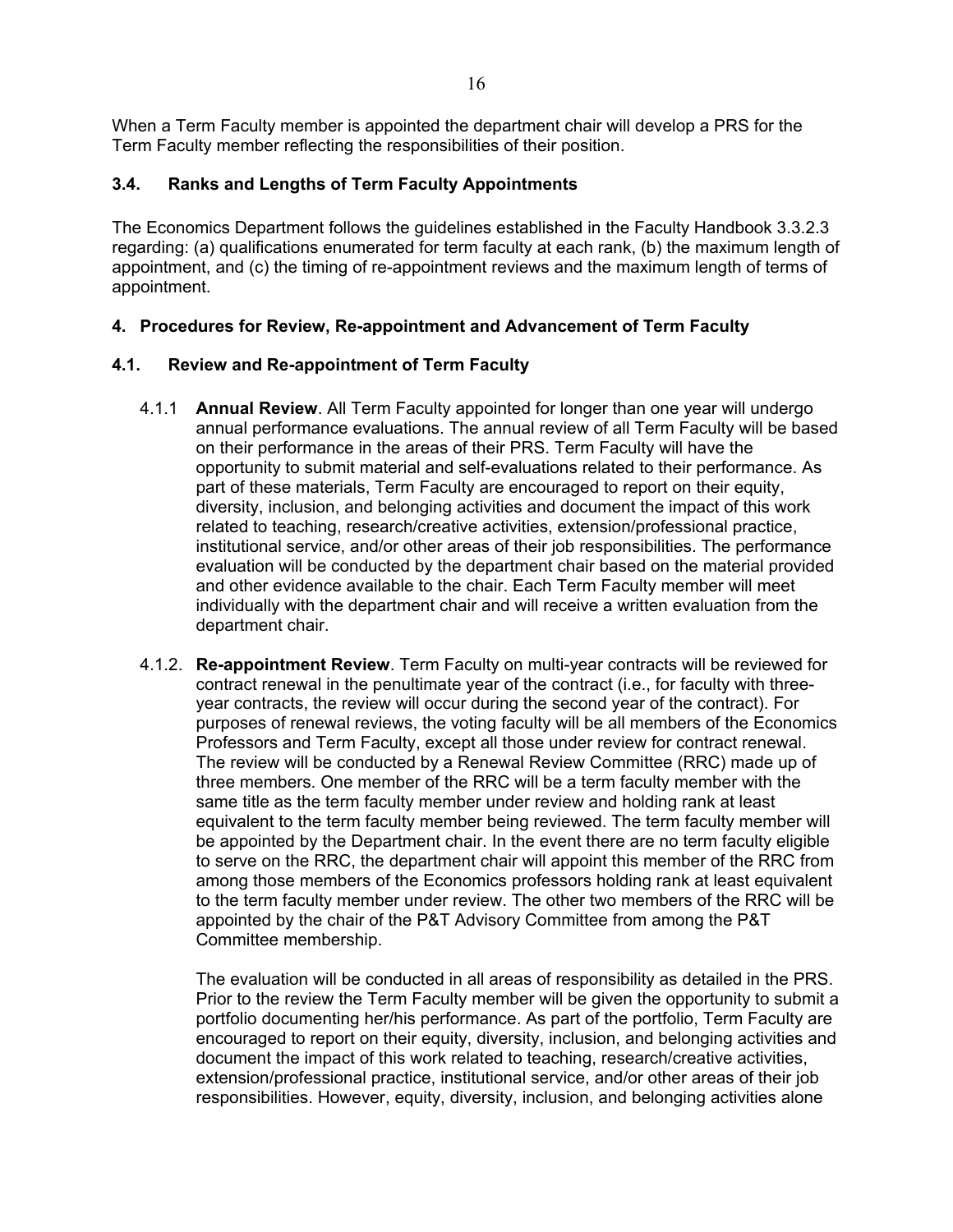shall not serve as the central basis for re-appointment. The RRC will prepare a written report that is provided to the department chair. The department chair will make the report available to the candidate for renewal at least 10 days before it is shared with the faculty at large to allow the candidate to address any factual inaccuracies or to prepare a written response. Any written response must be communicated to the department chair within seven days of receipt of the RRC report. The department chair will provide the RRC report and any written reply from the candidate to the voting faculty at least three days prior to their scheduled meeting. Following the meeting of the voting faculty at which the renewal review is discussed an electronic ballot will be distributed to the voting faculty, the results of which will inform the department chair's recommendation regarding appointment renewal. The department chair will inform the candidate for renewal of the results of the balloting as well as the chair's recommendation regarding renewal in a timely fashion.

4.1.3. **Special Considerations for Re-appointment of Research Faculty**. In order for research faculty members to be eligible for re-appointment, they must demonstrate research and scholarly productivity commensurate with tenure-stream faculty of the same rank, and must demonstrate independence as appropriate for their rank in their field (FH 3.3.2.2).

Since research faculty are expected to obtain the majority of their funding from external sources, the term appointments for research faculty must be contingent upon the availability of external funding. If a term research faculty member needs to be terminated before the end of their contract due to insufficient funding, the termfaculty member will be given a three-month notice of the termination. During the three months before termination, the faculty member's college will be responsible for providing any portion of the faculty member's salary not provided by external research grants, the faculty member's incentive account, or other internal sources (FH 3.3.2.2).

#### <span id="page-16-0"></span>**4.2. Advancement of Term Faculty**

4.2.1. **Criteria for Teaching Faculty**. Term faculty appointments at the assistant/lecturer rank are eligible for promotion to the associate level after 5 years of employment as a faculty member at ISU (full or part-time) or equivalent experience. Consistent with the ISU Faculty Handbook 3.3.2.3 Term Faculty at the Associate rank have a record of successfully contributing to the mission of the university as defined in the PRS and promise of further academic and professional development. Successful candidates for promotion to Associate Teaching Professor will have demonstrated evidence of pedagogical development such as the use of creative teaching techniques, responsiveness to course assessments, innovative use of technology and/or collaboration with campus partners. Moreover, they will show promise of further academic and professional development as a scholarly teacher. For purposes of advancement reviews, the voting faculty will be all members of the Economics Faculty higher in rank than the candidate for advancement.

Advancement for term faculty to the Professor rank is appropriate for term faculty who have proven their excellence in the primary responsibilities identified in their PRS and effectiveness in any other areas of their PRS. Promotion to the professor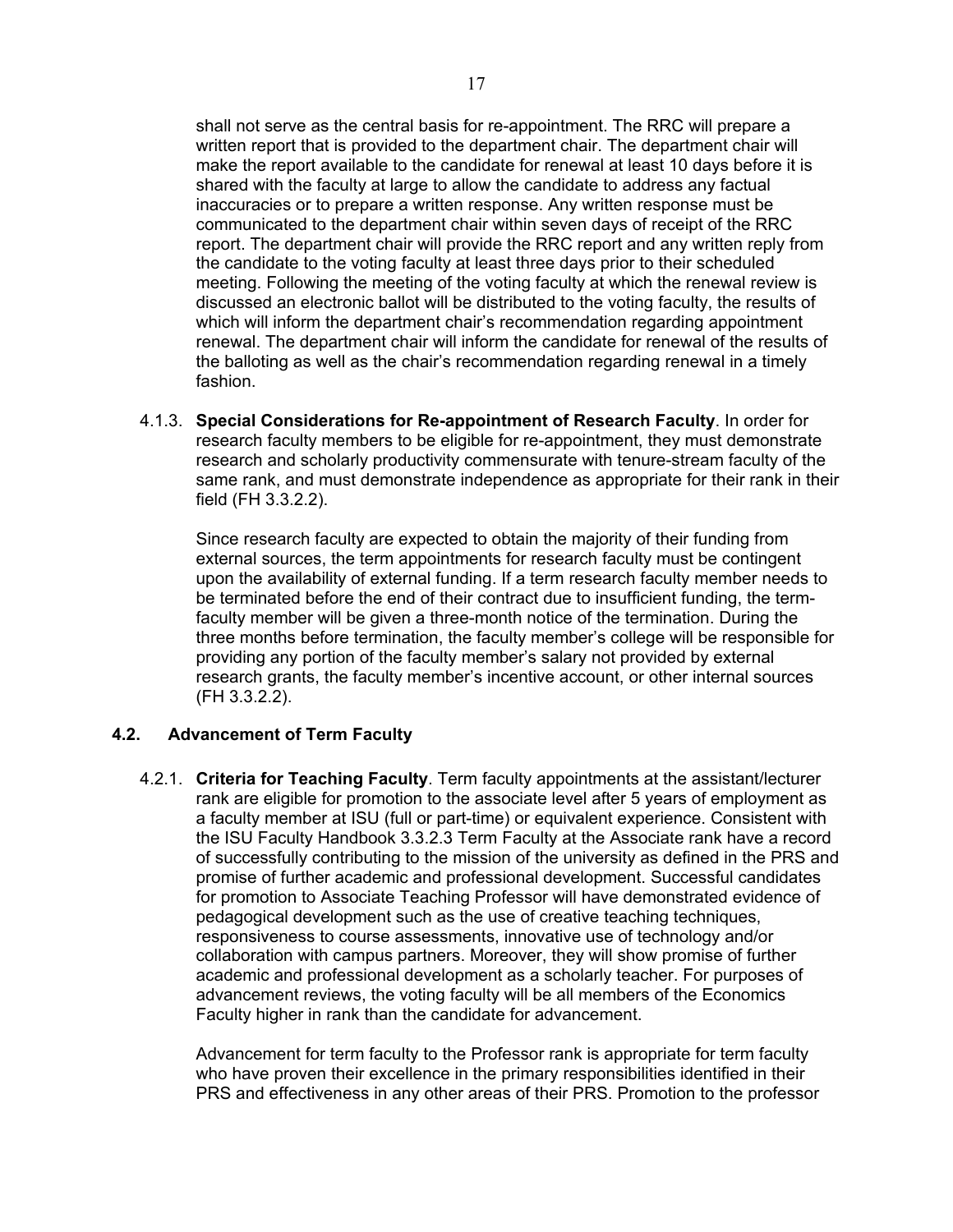rank is dependent upon the individual's performance and is not a function solely of time in rank. As described in greater detail in the College of Liberal Arts and Sciences Policy in Term Faculty, Appointment, Renewal and Advancement, advancement to the rank of Teaching Professor requires participation in the mission of the university beyond routine classroom teaching in a sustained and substantial manner.

- 4.2.2. **Criteria for Practice and Research Faculty**. The Economics department follows the criteria for advancement for Practice and Research Faculty elaborated in the College of Liberal Arts and Sciences Policy in Term Faculty, Appointment, Renewal and Advancement.
- 4.2.3. **Process for Advancement Review of Term Faculty**. Term faculty wishing to be considered for advancement in rank should communicate this fact to the department chair in the spring of the academic year prior to that in which they wish to be considered. Candidates for promotion in rank will complete the sections of the P&T dossier relevant to their PRS and submit this dossier to the department chair no later than September 15. As part of the dossier, candidates are encouraged to report on their equity, diversity, inclusion, and belonging activities and document the impact of this work related to teaching, research/creative activities, extension/professional practice, institutional service, and/or other areas of their job responsibilities. However, equity, diversity, inclusion, and belonging activities alone shall not serve as the central basis for advancement. External letters are not required except for Research Faculty positions.

Review of the term faculty dossier will be conducted by the Advancement Review Committee (ARC) composed of two members from the P&T Advisory Committee appointed by the P&T Advisory Committee Chair and one Term Faculty member with the same title as the candidate for advancement and holding a rank higher than the candidate for advancement appointed by the department chair. If there is no eligible term faculty member, the department chair will appoint a member of the Economics professors holding a rank higher than the candidate for advancement as the third member of the ARC. The ARC is responsible for preparing a report describing and evaluating the candidate's qualifications for advancement. The report should be composed of two parts: (1) a descriptive component that will be shared with the candidate at least 10 days prior to the meeting at which the candidate's advancement is discussed, and (2) a summative evaluation component. The summative evaluation is treated as confidential and is not to be shared with the candidate. Only the chair and other members of the voting faculty may read the summative evaluation component.

The Advancement Review Committee will transmit the descriptive component of its report to the department chair, who is responsible for communicating it to the candidate at least 10 days prior to the meeting of the voting faculty at which it will be discussed. The candidate will be invited to submit a written reply to the committee's report. Any reply must be communicated to the department chair within seven days. The department chair will provide the Advancement Review Committee report and any written reply from the candidate to the voting faculty at least 3 days prior to their scheduled meeting. The candidate's written response (if one is submitted) will be included in the advancement materials as an appendix to Tab 2 of the advancement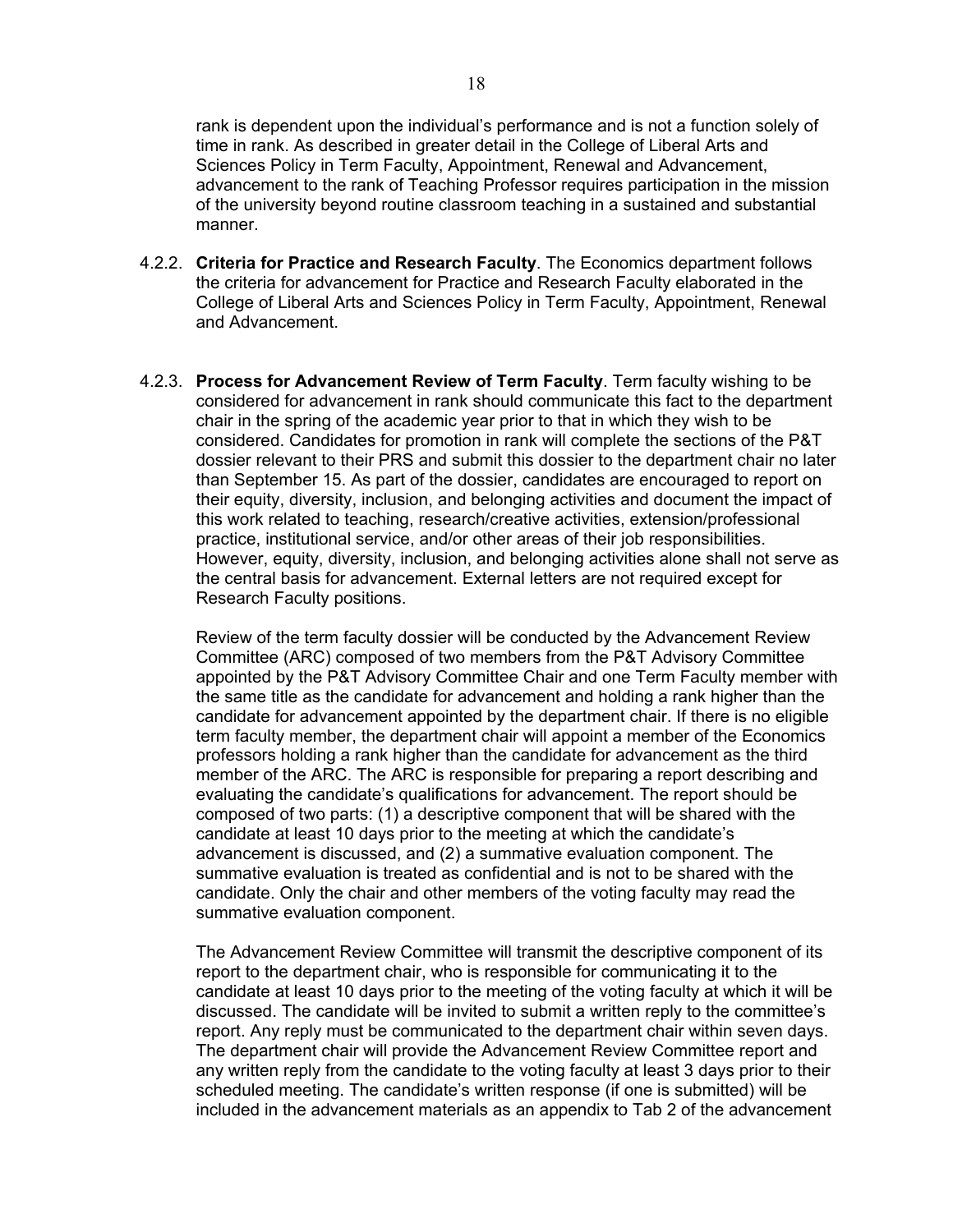dossier. Following the meeting of the voting faculty at which the renewal review is discussed an electronic ballot will be distributed to the voting faculty. Following the meeting of the voting faculty the Advancement Review Committee will finalize the summative evaluation component of its report to reflect any additional views or information that emerged from the discussion at the meeting and communicate it to the department chair for inclusion in Tab 3 of the advancement dossier.

The department chair will make an independent evaluation of the advancement case informed by the report of the Advancement Review Committee and the ballot of the voting faculty. The chair will explain to each candidate in writing both the faculty evaluation committee's recommendation and the chair's recommendation before they are submitted to the college. The chair may decide to support or not support the advancement. If the chair's decision is not to support the advancement, the candidate may withdraw his/her application for advancement or request that the application be submitted for consideration by the dean of the college. If the chair's recommendation is to support the advancement, the chair will submit the Advancement Review Committee's report and the chair's letter of recommendation to the dean.

#### <span id="page-18-0"></span>**5. Procedures for Review of Members of Economics Professors for Contract Renewal, Promotion, and Tenure**

#### <span id="page-18-1"></span>**5.1. General Information**

Evaluation of a member of economics professors for contract renewal, promotion, and/or tenure is based primarily on evidence of scholarship in his/her teaching, research, and/or extension/professional practice. In addition to these activities, the evaluation will consider engagement in institutional and professional service as well as engagement in equity, diversity, inclusion, and belonging initiatives. In all areas of professional activity, a member of economics professors is expected to uphold the values and follow the guidelines in subsection 7.1.2 "Professional Responsibilities" of the ISU Faculty Handbook..

A key tool in the review of members of economics professors for contract renewal, promotion, and/or tenure is the PRS. The PRS(s) that was (were) effective during the period since the economics professor's member's initial appointment or most recent promotion is (are) used in the review process to interpret the extent, balance, and scope of his/her scholarly achievements.

All members of economics professors are expected to engage in scholarship in their teaching, research, and extension/professional practice. Scholarship is creative, systematic, rational inquiry into a topic and the honest, forthright application or exposition of conclusions drawn from that inquiry. It builds on existing knowledge and employs critical analysis and judgment to enhance understanding. Scholarship encompasses three areas of faculty activity: teaching, research, and extension/professional practice. The nature of scholarly work varies with the position responsibilities of the member of economics professors. In the contract renewal, promotion, and/or tenure review process, however, evidence that a significant portion of his/her scholarship has been documented (i.e., communicated to and validated by peers beyond the university) is required.

Each member of economics professors under consideration for tenure, promotion or contract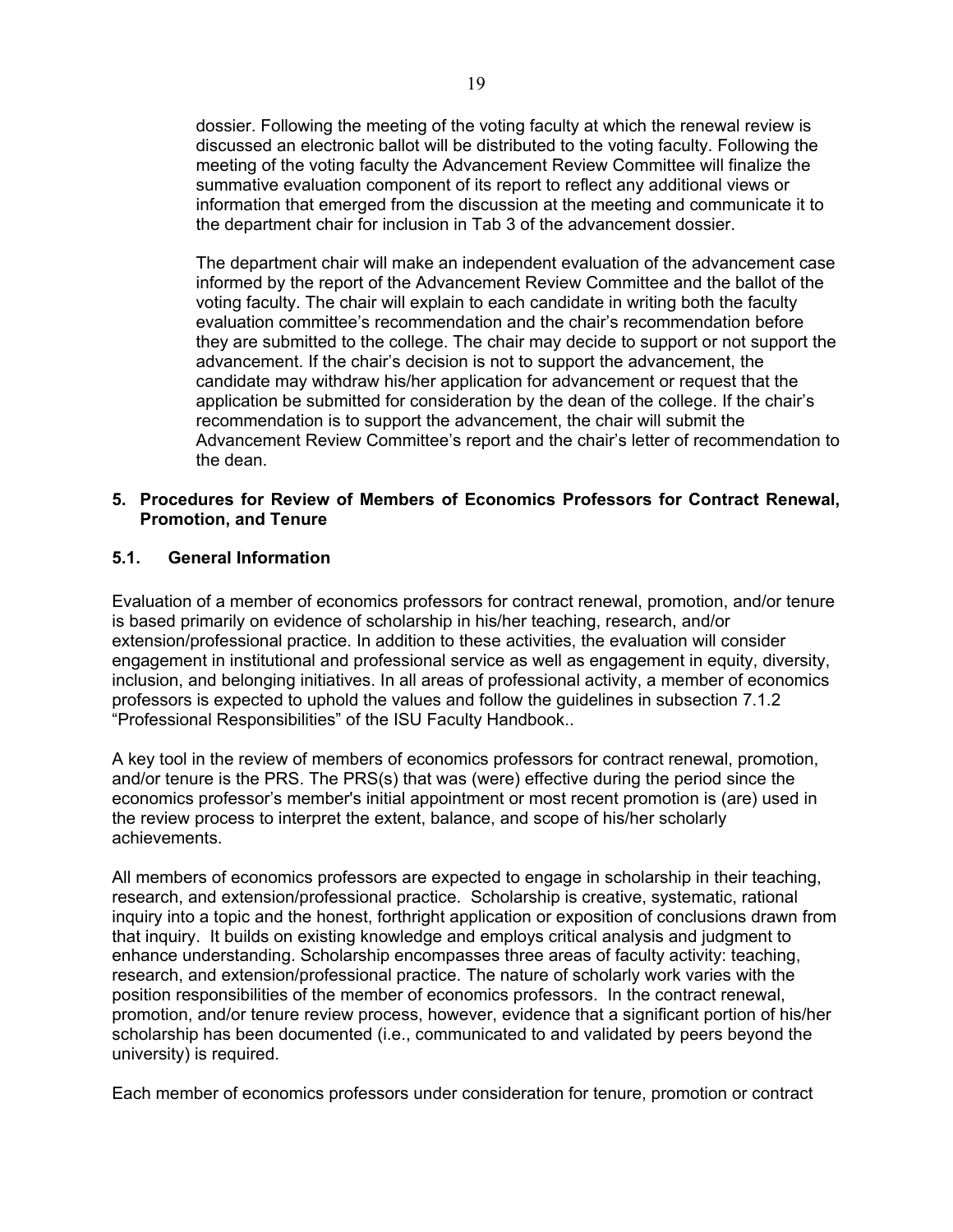renewal in the Department of Economics will prepare a dossier using the template provided by the college of his/her tenure home. This dossier is expected to include information on the quantity and quality of the candidate's classroom teaching including a complete set of evaluation summaries, research including reprints and working papers, extension or outreach, and institutional or professional service while employed at ISU. In addition, each candidate is invited to place in the dossier any additional information that he/she deems relevant with regard to possible promotion, tenure, or contract renewal. This dossier is a major part of the evidence considered by the P&T voting professors and the department chair in formulating recommendations concerning possible promotion, granting of tenure, or contract renewal for the candidate. To be considered for P&T, a candidate should submit the dossier to the department chair by August 15. If a candidate for whom review is mandatory fails to submit the dossier by August 15, then the department chair will provide materials based on the most recent annual report, and will choose outside reviewers as necessary. This dossier, the letters from offcampus references, and any other information considered by the P&T Committee shall be made available to the P&T voting professors prior to the meeting of the P&T voting professors at which the candidate's case is considered.

## <span id="page-19-0"></span>**5.2. Timing of Contract Renewal, Promotion and Tenure Reviews**

As described in the Faculty Handbook 5.1.1.3. "Probationary faculty members are typically reviewed in the second or third year of their appointments. The purpose of this review is to provide constructive, developmental feedback to probationary faculty regarding progress in meeting departmental criteria for promotion and/or tenure. This review also informs the decision to reappoint during the probationary period." The timing of the preliminary review will be explicitly established at the time of appointment and documented in the Letter of Intent.

A tenure-track assistant professor is normally reviewed for P&T in the sixth year. According to the Faculty Handbook 5.2.1.5 "a faculty member's usual probationary period of seven years at Iowa State University may be reduced through credit for prior faculty service at other academic institutions. The amount of time credited will be determined by the specific relevance of the prior service to the needs and criteria of Iowa State University." The granting of credit for prior service is always optional. Any credit for prior service must be established at the time of hire and documented in the Letter of Intent (LOI). At the time of the promotion and tenure review the focus of the review is on the most recent five-year period. As addressed in the Faculty Handbook 5.2.1.3. a faculty member may upon consultation with the department chair "be reviewed for tenure at any time he or she has satisfied the criteria and requirements for promotion and tenure." As noted in the July 2014 communication from the Provost regarding "Timing of Promotion and Tenure Review"; rather s/he must fully meet the departmental and university expectations for promotion and tenure.

As described in the Faculty Handbook 5.2.1.4. the probationary period (including the time prior to the preliminary review) may be extended for a number of reasons including but not limited to the birth of a child, significant responsibilities associated with caring for a related elder, spouse or partner, medical conditions. It is the responsibility of the faculty member to request any such extension as soon as possible, but no later than April 1 prior to the academic year in which the promotion and tenure review is scheduled to be conducted.

In any event, consideration for tenure is mandatory in the penultimate year of the probationary period unless the candidate has resigned from the university effective at or before the end of the probationary period of employment. A tenured associate professor seeking promotion to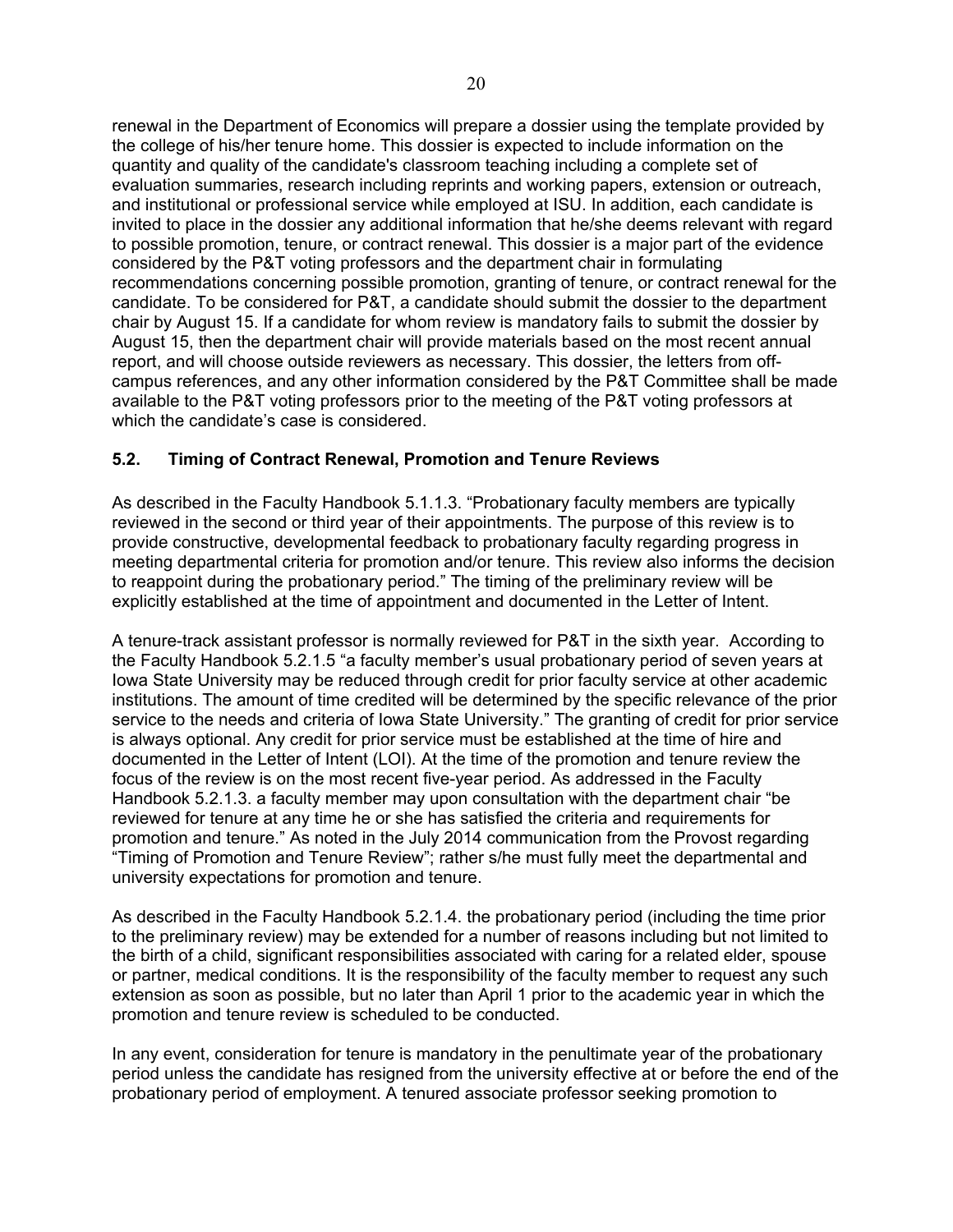professor, or an untenured associate professor seeking tenure may request consideration whenever he/she feels that the qualifications for rank or tenure have been met. Tenure-track members of economics professors in their probationary period will typically be reviewed for contract renewal during the year preceding the final year of their existing contract.

## <span id="page-20-0"></span>**5.3. Off-Campus References**

- 5.3.1. Off-campus references must be solicited for all members of economics professors who are being considered for P&T. This requirement is subject to the following provisions and understandings.
	- a. The term "off-campus references" is used deliberately. The references will be recognized scholars in the candidate's area of specialization.
	- b. The identities of the external reviewers and the verbatim content of the reviews are regarded by the university as confidential to the extent permitted by law. The reviews shall be released only to those individuals who are authorized to review the file and make P&T recommendations. Authorized individuals include the department chair, the P&T voting professors (see subsection 3.4), college and university P&T committees, and appropriate college and university administrators.
	- c. When a particular P&T review has been successfully accomplished, letters of reference solicited for that purpose will not be used for subsequent P&T procedures. For example, letters solicited for the promotion of an individual from assistant to associate professor will not be used again when the person is considered for promotion to professor. However, the same persons may be asked to again write references.
- 5.3.2. References will be chosen in the following manner.
	- a. The Faculty Handbook specifies that there should be a minimum of 4 and a maximum of 6 letters. Every effort will be made to secure 6 letters.
	- b. Two references will be chosen by the candidate. The names of these references should be communicated to the department chair by June 15.
	- c. Four references will be chosen by the P&T Committee. It is recognized that this committee may lack the necessary information on recognized scholars in the field or other knowledgeable persons. In such cases, the committee may request suggested names from the Economics Professors, using the department chair as intermediary.
	- d. In the file of the candidate's letters that is made available to the P&T voting professors, a memo will be inserted that identifies which of the letters were from persons designated by the candidate.
- 5.3.3. The solicitation of letters of reference is the responsibility of the department chair. References will be asked to comment on the candidate's work with respect to professional competence, originality, and importance.
- 5.3.4. References will be sent (a) the candidate's curriculum vita, (b) copies of relevant publications, including those in press or under consideration for publication, (c) representative documents submitted by the candidate, (d) a relevant PRS, and (e) other appropriate supporting materials.
- 5.3.5. All letters of reference received will be forwarded to the dean's office together with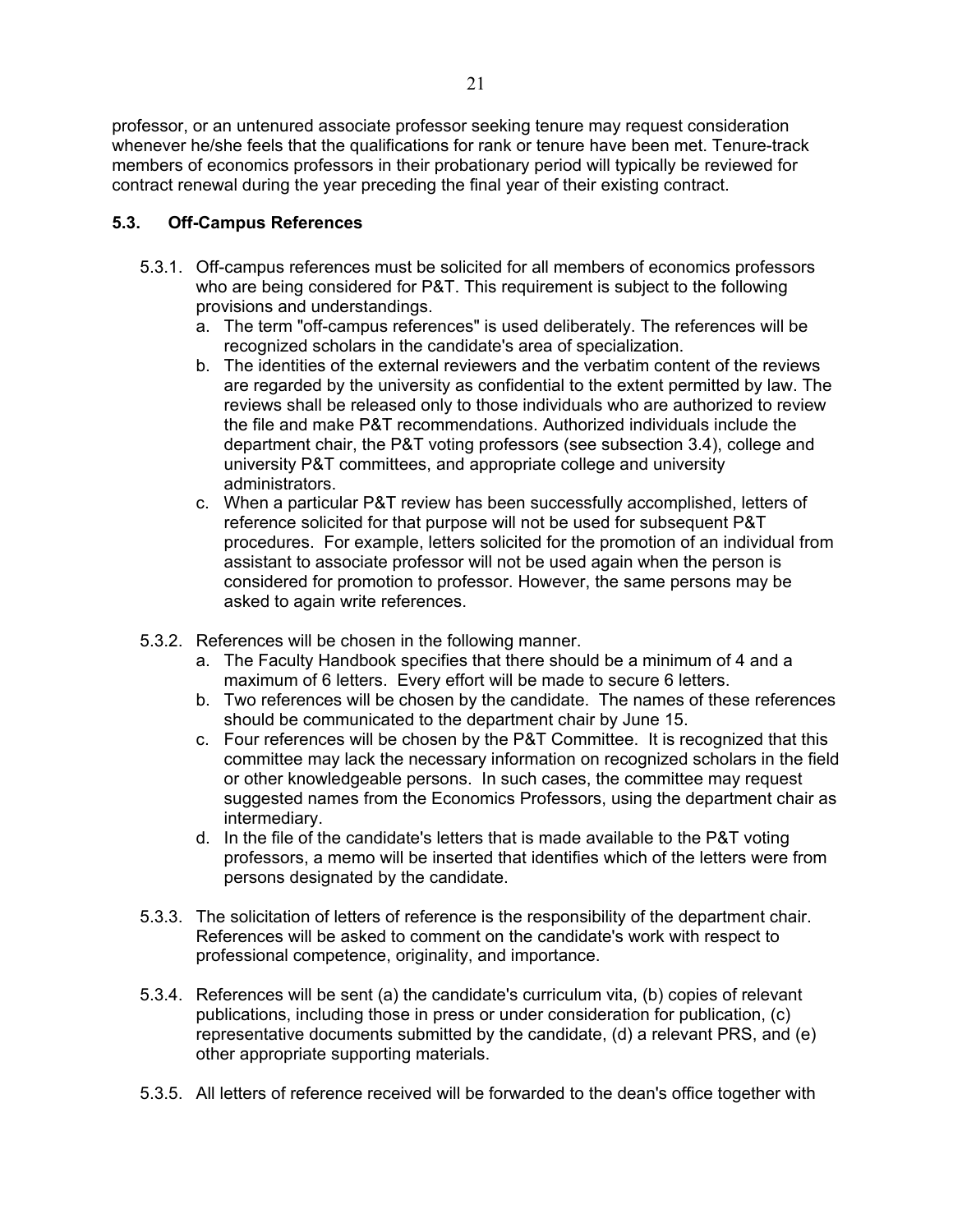other material relevant for P&T cases.

#### <span id="page-21-0"></span>**5.4. The Review Process**

- 5.4.1. The P&T Committee will examine the background information relating to each candidate for promotion, tenure, or contract renewal. The committee may request additional written material from candidates through the department chair. Based on the information made available to them, the committee is responsible for preparing
	- a written factual summary of the candidate's scholarship in teaching, research and/or extension/professional practice, and contributions to institutional service during the probationary period that highlights both strengths and weaknesses in the candidate's performance.
	- a written evaluation of the case for or against promotion, promotion and tenure, or contract renewal. The committee will formulate a preliminary draft of this evaluation and present it at the meeting of the P&T voting professors, but will finalize the report in light of discussion at the meeting of the P&T voting professors.

Members of the P&T committee cast their official votes for or against promotion, promotion and tenure or contract renewal, along with other members of the P&T voting professors. However, the P&T committee may adopt a process of informal voting or straw polls to facilitate its work in drafting an evaluation of the case for or against promotion, promotion and tenure, or contract renewal. Any such voting will not be officially recorded, nor will it be reported to the department chair or the P&T voting professors.

5.4.2. When the department chair receives the report of the P&T Committee, the department chair will make the written factual summary (but not the evaluation) available to the candidate under consideration for promotion, tenure, or contract renewal. When a candidate for a tenured appointment is external the report of the P&T Advisory Committee is not shared with the candidate. This report will be provided to the candidate at least ten days before the scheduled meeting of the P&T voting professors. The purpose of making the P&T Committee's report known to the candidate is to provide the candidate with the opportunity to address any apparent inaccuracies in the summary. The candidate will have the opportunity through informal communication with the chair to request changes to the factual summary that the chair will communicate to the P&T Advisory Committee. Alternatively, the candidate will have the option to provide a written response to the committee's report. Any written response must be provided to the department chair within seven days of receiving the report. It is understood that the candidate is under no obligation to write such a reply, and that silence on the candidate's part is not necessarily to be construed as acceptance of the report. The candidate's written reply to the P&T Committee's report may be forwarded to the college and university promotion and tenure committees at the candidate's discretion.

The chair will make available to the voting professors the P&T Advisory Committee's report at least three days prior to the meeting of the P&T voting professors at least three days before the scheduled faculty meeting. If the candidate has submitted a written response, this response will be distributed at the same time.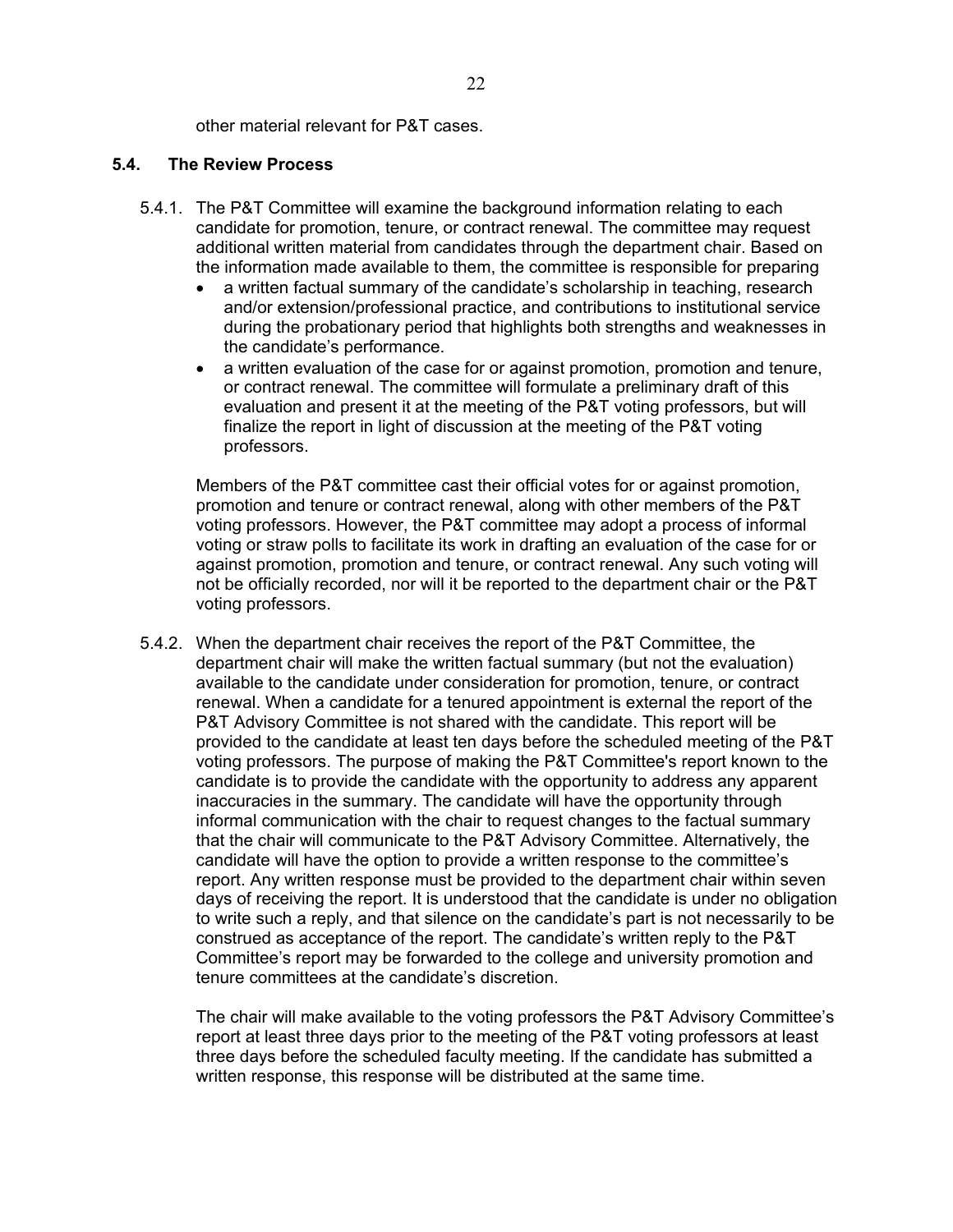- 5.4.3. Candidates for tenure who are not currently members of the Economics department will be evaluated by the department P&T Committee using information at the committee's disposal. To the extent feasible under prevailing circumstances, the P&T committee will solicit information from reviewers independent of those suggested by the candidate. The department P&T Committee will report directly to the department chair and the Economics Professors. The report of the P&T Committee will not be made available to the external candidate for review and reply. In the file of the candidate's letters that is made available to the Economics Professors, a memo will be inserted that identifies which of the letters were from persons designated by the candidate.
- 5.4.4. The P&T voting professors consist of all eligible members of economics professors.
	- In the cases of contract renewal and possible promotion to associate professor, eligible economics professors consist of all tenured associate professors and professors excluding the department chair and individuals currently serving in college or university administrative positions.
	- In the cases of possible promotion to professor, eligible voters consist of all tenured professors excluding the department chair and individuals currently serving in college and university administrative positions.

Members of economics professors are considered to be "serving in college or university administrative positions" if more than 50% of their present salary is budgeted through the college or university administration rather than the department.

The P&T voting professors include economics professors who are on leave with pay, leave without pay, on loan, or are stationed outside of Ames. The P&T voting professors also include newly appointed or recently resigned economics professors meeting the above qualifications if they are being paid by the department at the time of balloting for contract renewal, promotion, or tenure.

- 5.4.5. At the meeting of the P&T voting professors, the chair or other members of the P&T Committee will answer any questions that may arise concerning the reasoning and facts that went into the P&T Committee's report.
- 5.4.6. All members of the respective P&T voting professors are given an opportunity to vote by secret ballot on candidates. P&T voting professors members who are on leave with pay, leave without pay, on loan, or are stationed outside of Ames are eligible to vote provided they submit their votes before the closing date/time established for the ballot. The ballot shall list the names of all candidates under consideration for promotion, tenure, and contract renewal with an opportunity for each eligible voter to indicate a vote for or against the candidate as well as the possibility to abstain from voting.

Each person reviewed for promotion, tenure, or contract renewal shall be informed in writing by the department chair, before the department's recommendations are submitted to the college, as to whether a recommendation will be forwarded for that person, the results of the secret ballot of the P&T voting professors and, the nature of the recommendation or recommendations. Candidates who are not being recommended by the P&T voting professors or the department chair, or both, shall be informed in writing of the reason. This information should be presented in a constructive manner and, where appropriate, should include guidance for improving performance in terms of the department's criteria.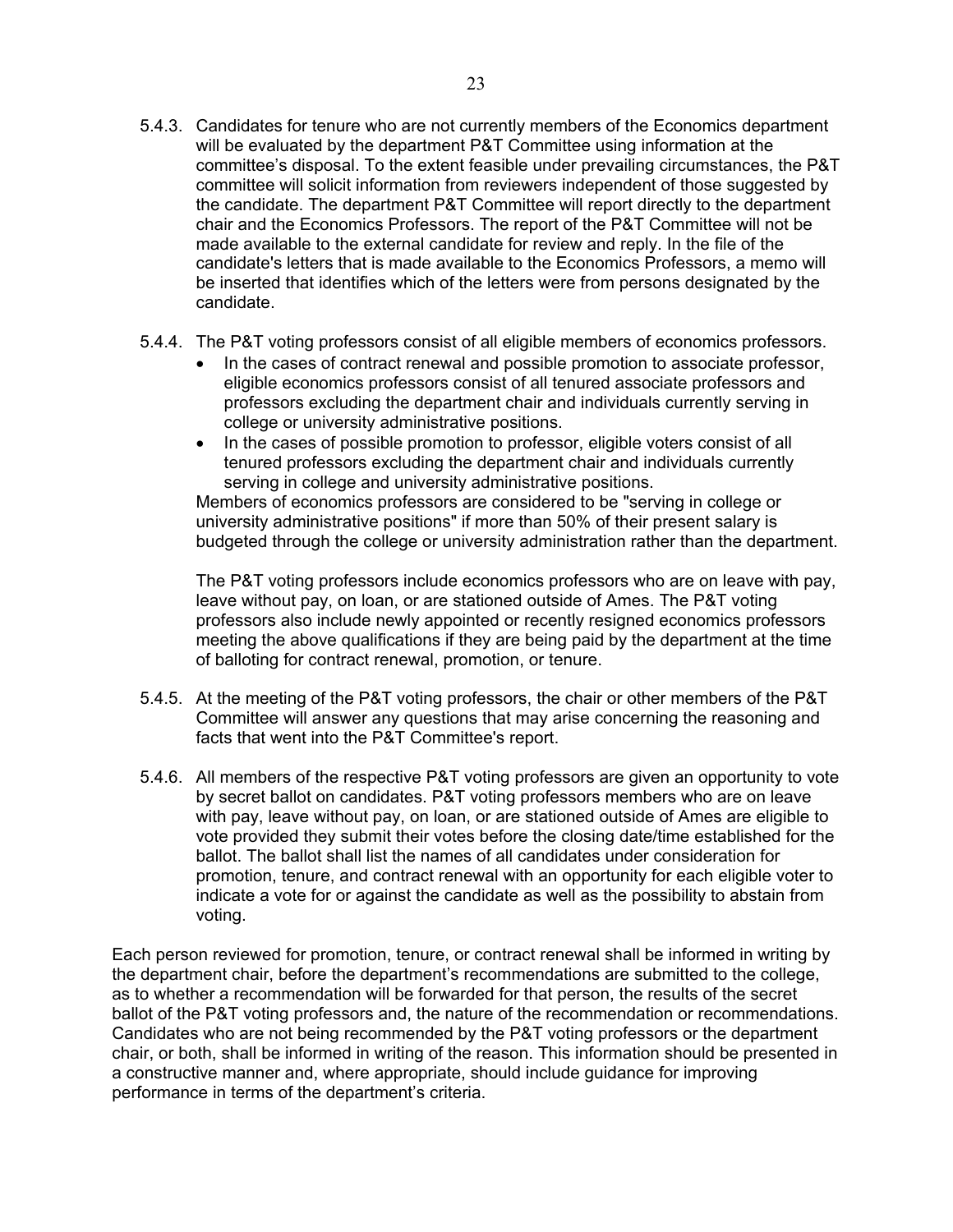## <span id="page-23-0"></span>**5.5. Evaluation Criteria**

In the P&T review process, the emphasis is on the critical evaluation of the scholarly nature of the candidate's achievements by professional peers, including peers external to the university. Evidence should be presented as to the impact of the scholarship in terms of its depth, duration, and/or persistence of influence or use (e.g. citations, adaptations or use by others), as well as its public and critical appreciation. Scholarship can be manifested in all three areas of teaching, research, and extension/professional practice. But because scholarship implies that one has a solid foundation and is current with developments in the field(s) of interest, scholarship in economics typically requires active engagement in research.

The following paragraphs provide examples of activities that may be documented in each area of responsibility. Teaching, research, and extension/professional practice are central to the mission of ISU. Institutional service is also an important contribution that members of economics professors make to ensure effective governance at all levels of the university.

- 5.5.1. **Teaching**. Most members of economics professors have significant teaching responsibilities, and the quality of their teaching is a major factor in evaluating their accomplishments and performances. Teaching is a scholarly and dynamic endeavor and covers a broad range of activities. Some examples of teaching activities include the following:
	- Presenting resident credit courses, extension and international programs and courses, non-credit seminars and workshops, and continuing-education and distance-learning programs.
	- Directing undergraduate and graduate projects, internships, theses, and dissertations.
	- Serving on POS committees.
	- Advising and mentoring undergraduate students, graduate students, and post-doctoral associates.

When teaching is part of an individual's assignment, effectiveness is an essential criterion for advancement. Members of economics professors must demonstrate command of their subject matter, continuous growth in the subject field, and an ability to create and maintain instructional environments to promote student learning.

A portfolio format is used to document teaching activities beyond what is contained in the candidate's vita. The portfolio includes materials such as teaching philosophy, student ratings of teaching, teaching materials, peer evaluations based on both classroom observations and review of teaching materials, and evidence of student learning. Teaching scholarship is documented through such means as peerobservation of classroom performance, peer-reviewed publications, textbooks, videos, software, workbooks, lab manuals, invited lectures and conference papers.

- 5.5.2. **Research**. Members of economics professors who engage in research are expected to make original theoretical or applied contributions that are appropriate to their chosen area of specialization within economics and that are respected by peers within and outside the university. Examples of research activity include the following:
	- formulation and theoretical analysis of new economic models
	- identification and analysis of real-world economic problems
	- empirical analysis of economic issues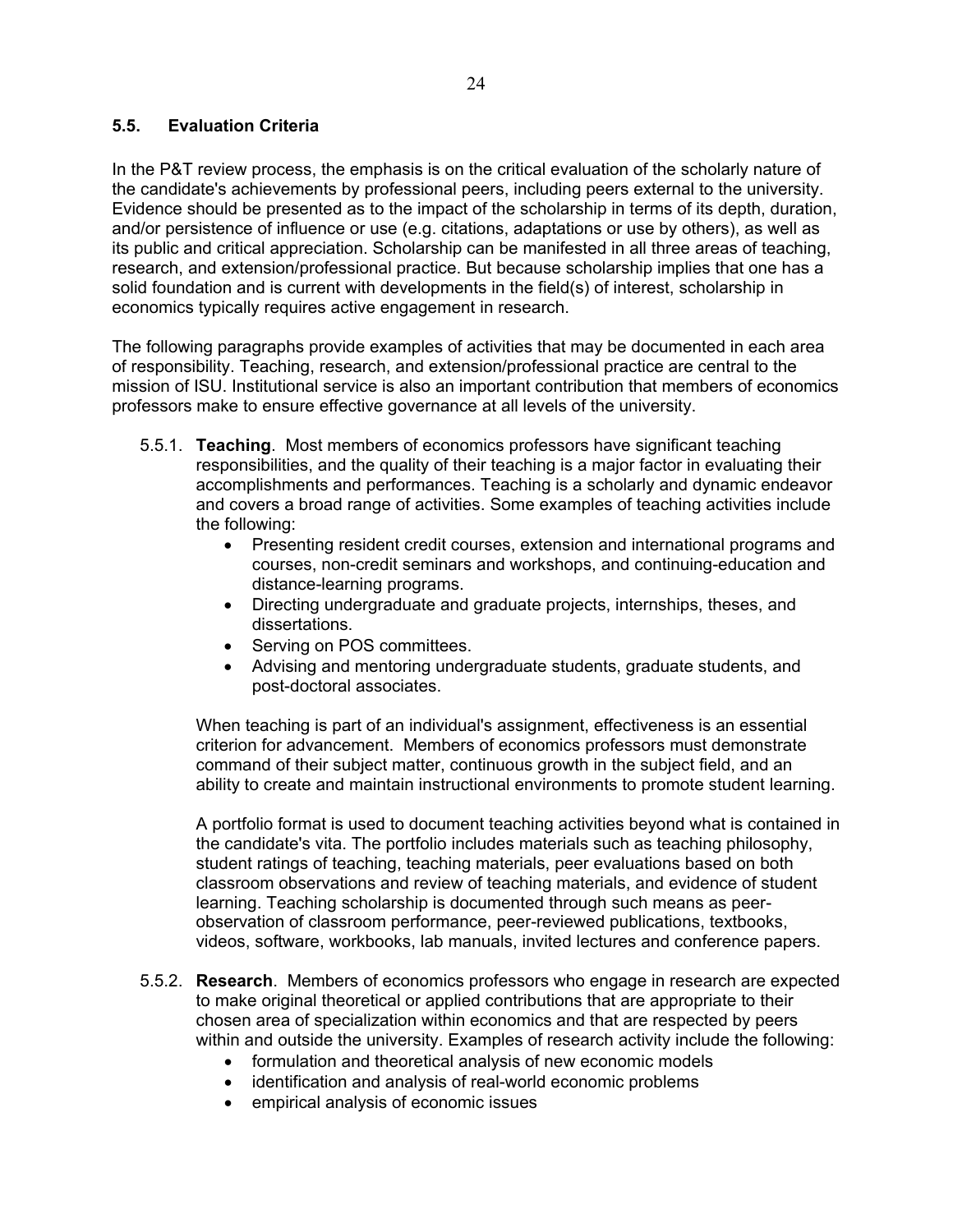synthesis, criticism, and clarification of existing economic knowledge and research

Scholarship resulting from research is documented through means such as articles published in peer-reviewed journals, invited seminars, research-oriented books or chapters in books or edited volumes, competitively-awarded research grants, conference presentations, and professional association awards for research achievement. Evaluation of scholarship in research considers the work's quality as judged by its originality and importance; and its impact as judged by its influence on or adoption by peers. Evaluation of scholarship in research also recognizes that the means of documentation can be a valuable gauge of quality. For example, publications in the leading general economics journals or the top economics field journals normally represent more significant contributions than publications in lowerranked journals. Likewise, research grants that are competitively awarded by a select few of the most prestigious national sponsors deserve more credit than grants received from programs of lower standing.

A portfolio format is used to document research beyond what is contained in the candidate's vita. The portfolio includes materials such as a statement by the candidate summarizing the major themes of his/her research agenda and identifying its most important contributions; reprints of published articles; synopses of completed, current, and future research projects; summaries of successful grant proposals and their outcome; and evidence of the impact of the candidate's research including citations by peers or applied uses of the research.

- 5.5.3. **Extension/Professional Practice**. Members of economics professors engage in extension/professional practice activities by utilizing their professional expertise to disseminate information outside of the traditional classroom to help improve the knowledge and skills of their clientele or the environment in which they live and work. Examples of activities that fall within extension/professional practice include the following:
	- organizing/leading workshops or training sessions
	- acquiring, organizing, interpreting, and disseminating information
	- consulting
	- serving on agencies or boards because of individual economic expertise
	- serving as a referee for journals, books, grants, etc.
	- serving as an editor for a journal or serving on editorial boards
	- leadership in professional societies and organizations

Members of economics professors who engage in extension/professional practice are knowledgeable about current research and new developments in their discipline and demonstrate an ability to interpret and apply this knowledge to meet their clients' requirements. When appropriate, they develop and maintain professional relationships with their clientele in order to identify and serve their needs. They display leadership and initiative, are creative in the practical application of knowledge, and demonstrate a high level of disciplinary expertise as well as the ability to instruct, inform, and assist clients. In addition, the professional practice reputation of a member of economics professors may be reflected by leadership in professional societies and organization or by significant editorial-related activities.

A portfolio format is used to document extension/professional practice activities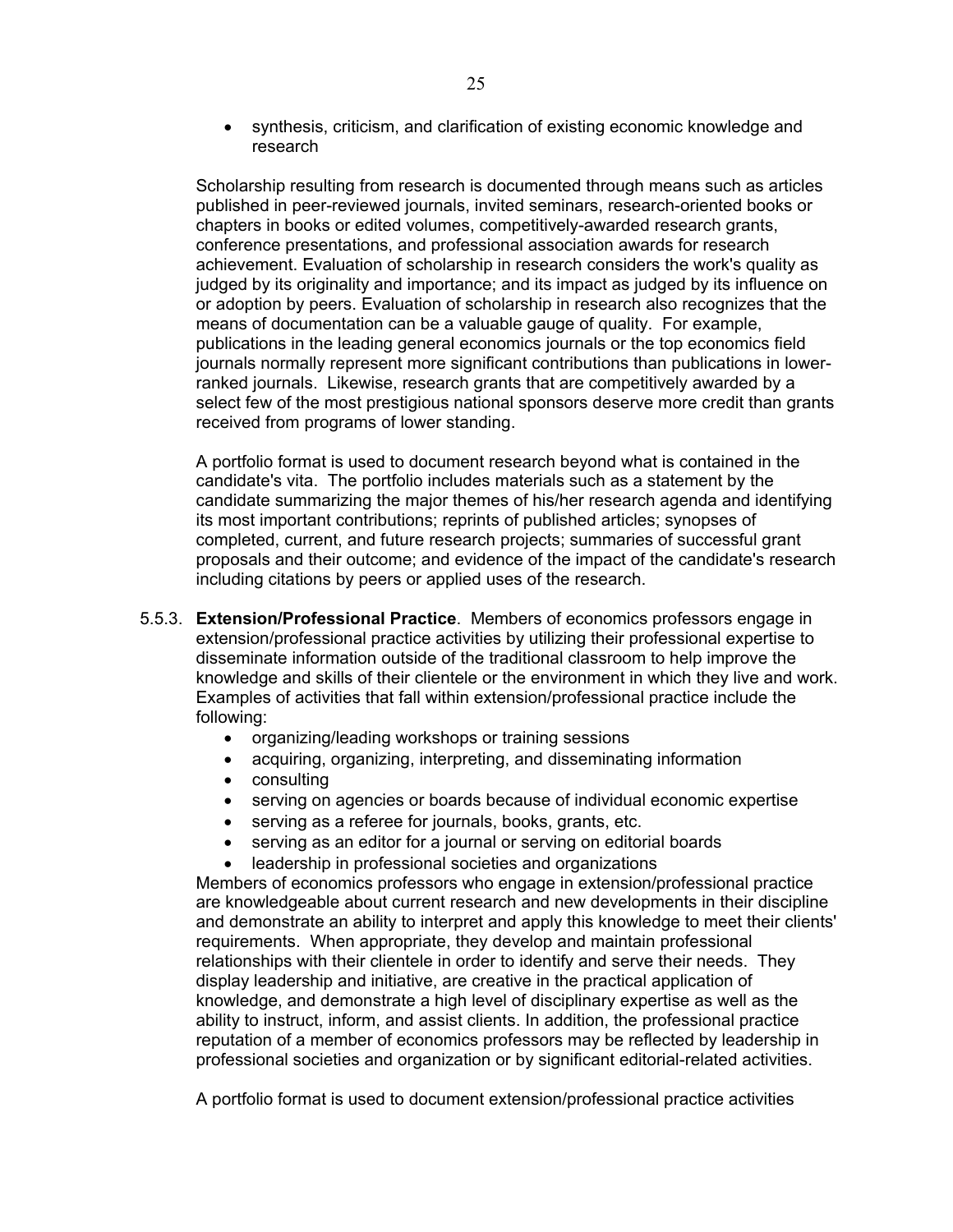beyond what is contained in the candidate's vita. The portfolio includes materials such as descriptions of appointment responsibilities in extension/professional practice, representative workshop, seminar, and training materials; book reviews; unpublished reports, studies, etc.; newsletters and brochures; peer evaluations or ratings of extension/professional practice effectiveness; and client assessments.

- 5.5.4. **Institutional Service**. Members of economics professors are expected to play a vital role in the functioning of the university at all levels by participating effectively in faculty governance and in the formulation of department, college, and/or university policies; or by carrying out administrative responsibilities. Therefore, to be promoted and/or tenured, members of economics professors are expected to have been involved in institutional service. The level and amount of service are expected to be higher for those seeking promotion to the rank of professor. However, institutional service alone shall not serve as the central basis for P&T.
- 5.5.5. **Equity, Diversity, Inclusion, and Belonging Activities.** Members of economics professors are encouraged to engage in equity, diversity, inclusion, and belonging activities and document the impact of this work related to teaching, research/creative activities, extension/professional practice, institutional service, and/or other areas of their job responsibilities. However, equity, diversity, inclusion, and belonging activities alone shall not serve as the central basis for P&T.

#### <span id="page-25-0"></span>**5.6. Qualifications for Academic Rank**

Recommendations for initial appointment and promotion are based on evidence that the individual has met the qualifications for the rank to which he/she is to be appointed or promoted. Promotions in rank for A-base appointments ordinarily take effect at the beginning of the next fiscal year, and promotions for B-base appointments ordinarily take effect at the beginning of the next academic year. Exceptions to these dates may be granted by the provost.

- 5.6.1. **Assistant Professor**. An assistant professor should have a strong academic record and ordinarily should have earned the accepted highest degree in his/her field. The assistant professor rank is recognition that the candidate has exhibited the potential to grow in an academic career. Appointment at or promotion to this rank should be based on evidence that the candidate can be expected to become qualified for promotion to associate professor in due course.
- 5.6.2. **Associate Professor and/or Tenure**. An associate professor should have a solid academic reputation and show promise of further development and productivity in his/her academic career. The candidate must demonstrate the following:
	- excellence in scholarship that establishes the individual as a significant contributor to the field or profession, with potential for national distinction
	- effectiveness in areas of position responsibilities
	- satisfactory institutional service

Furthermore, a recommendation for promotion to associate professor and granting of tenure must be based upon as assessment that the candidate has made contributions of appropriate magnitude and quality and has a high likelihood of sustained contributions to the field of profession and to the university.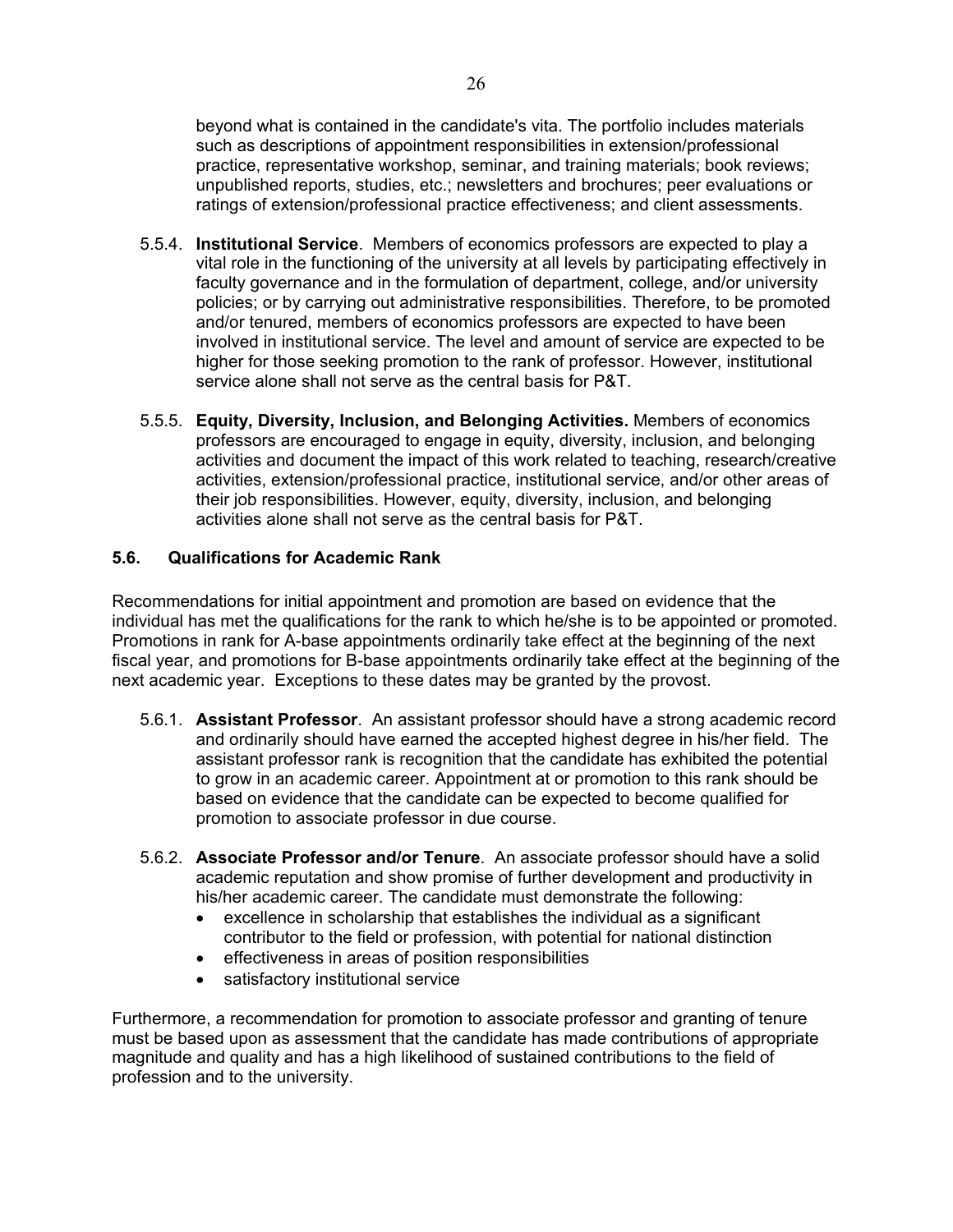- 5.6.3. **Professor**. A professor should be recognized by his/her professional peers within the university, as well as nationally and/or internationally, for the quality of the contribution to his/her discipline. The candidate must demonstrate the following:
	- national distinction in scholarship, as evident in the candidate's wide recognition and outstanding contributions to the field or profession
	- effectiveness in areas of position responsibilities
	- significant institutional service

Furthermore, a recommendation for promotion to professor must be based upon an assessment, since the last promotion, that the candidate has made contributions of appropriate magnitude and quality and has demonstrated the ability to sustain contributions to the field or profession and to the university.

## <span id="page-26-0"></span>**5.7. Implementation Dates**

Members of economics professors who are allowed, by university rules, to seek P&T under the terms of the pre-1999 university P&T document, may also choose to have their department review conducted subject to the terms of the November 6, 2000 version of the department's governance document. This choice must be conveyed in writing to the department chair by the deadline stated in the university P&T document. (See subsection 5.3.4 "Implementation Dates" in the 2002 ISU Faculty Handbook.)

#### <span id="page-26-1"></span>**6. Peer Evaluation of Teaching**

Peer evaluation of teaching is mandatory for all members of economics faculty who are being considered for contract renewal, advancement, promotion, or tenure.

Each peer evaluation will be conducted by a team of two members of the Economics Faculty with expertise relevant to the course being evaluated. The peer evaluation of teaching committee is responsible for selecting appropriate reviewers and monitoring the quality and consistency of their evaluations. Peer evaluation of members of the Economics Professors shall be conducted only by members of the Economics Professors. Additionally, the department chair should make known to faculty (particularly new faculty) the considerable resources available through the University's Center for Excellence in Learning and Teaching.

Each Economics faculty member under consideration for tenure or contract renewal in the Department of Economics will be evaluated during their first year and at least once in the year prior to the academic year for which tenure or contract renewal is being evaluated. All reviews will follow the structure specified in Peer Evaluation of Teaching Instructions document.

Peer evaluations shall in all cases be broader than simply classroom observation. Typically, it will include an evaluation of teaching materials prepared by the instructor, such as course syllabi, reading lists, examinations, homework assignments, class Web sites, class papers, special class notes for student use, and special projects.

When the evaluation is conducted for P&T purposes, term faculty renewals or term faculty advancement an effort should be made to ensure that the evaluation is comprehensive in that it assesses teaching ability in the full range of courses normally taught by the candidate. The peer evaluation committee must be allowed considerable latitude in determining how this objective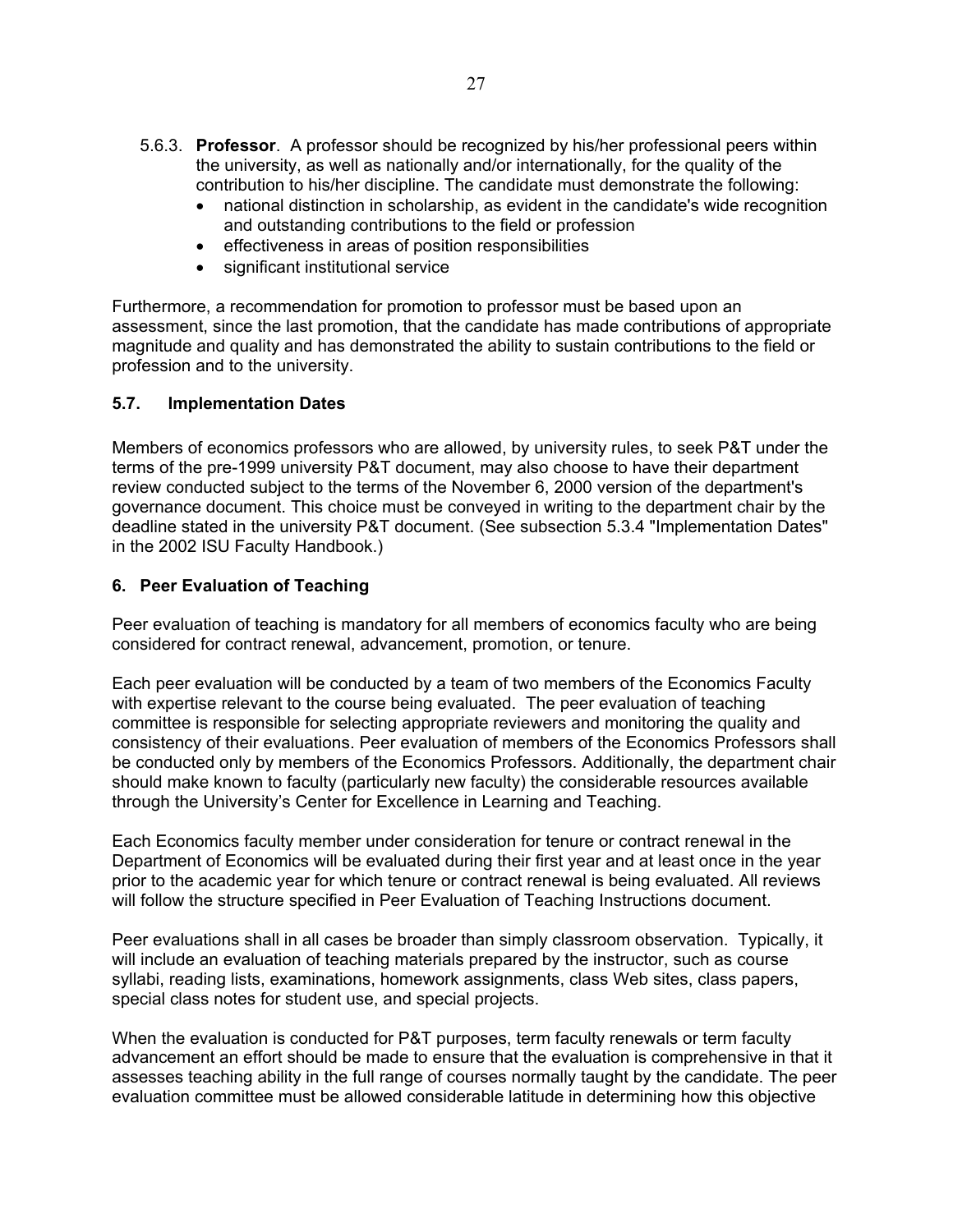will be achieved in any particular case but, where possible, the following principles should be observed.

- a. If the candidate's normal teaching responsibilities include courses in different categories (entry-level courses, advanced undergraduate-level course, graduatelevel theory and quantitative methods courses, graduate-level field courses, etc.), the evaluation should assess teaching effectiveness in courses in all of the relevant categories.
- b. The process should not penalize individuals who agree to teach courses outside their area when faculty leaves or resignations create temporary staffing problems.
- c. The evaluation should sample more than one section of the reviewed courses, if possible, to reduce small sample noise.

In all cases of peer evaluation of teaching, the peer evaluators will furnish the instructor with a set of recommendations intended to improve the instructor's teaching effectiveness. Such recommendations should include mention of the perceived strengths as well as the weaknesses of the instructor.

Survey questionnaires and methods used to solicit student assessments of the candidate's teaching or advising performance should be used in the evaluation process only if approved by vote of the economics professors.

## <span id="page-27-1"></span><span id="page-27-0"></span>**7. Post-Tenure Review Policy and Procedures**

## **7.1. General Philosophy of Post-Tenure Review (PTR)**

The PTR is a peer-review process by and for tenured economics professors that is meant to be in accord with university policy in evaluating performance with all PRSs in effect during the period of review. The PTR is a process that is fair, objective, respectful of the rights and privileges of tenure, and not unduly bureaucratic or burdensome. It does not supplant the annual review process conducted by the department chair.

The PTR process shall be accomplished through a review that respects the right of each tenured economics professor to exercise personal choice over scholarly activities, within the general bounds of professional conduct. The PTR process shall be conducted in a manner that reaffirms the dignity and honor of the academic profession and the personal and professional respect to which a tenured economics professor is entitled.

Toward these ends, the department hereby reaffirms its commitment to academic freedom and to the institution of tenure. Specifically, this department reaffirms its adherence to the principles established by the American Association of University Professors (AAUP) in its 1940 Statement of Principles on Academic Freedom and Tenure, its 1958 Statement on Procedural Standards in Faculty Dismissal Proceedings, its 1983 policy on PTR and its 1999 document "Post-Tenure Review: An AAUP Response". Where conflicts exist or arise between this department's PTR policy or procedures and these AAUP documents, the latter shall prevail.

#### <span id="page-27-2"></span>**7.2. Frequency of Reviews and Selection of Personnel to be reviewed**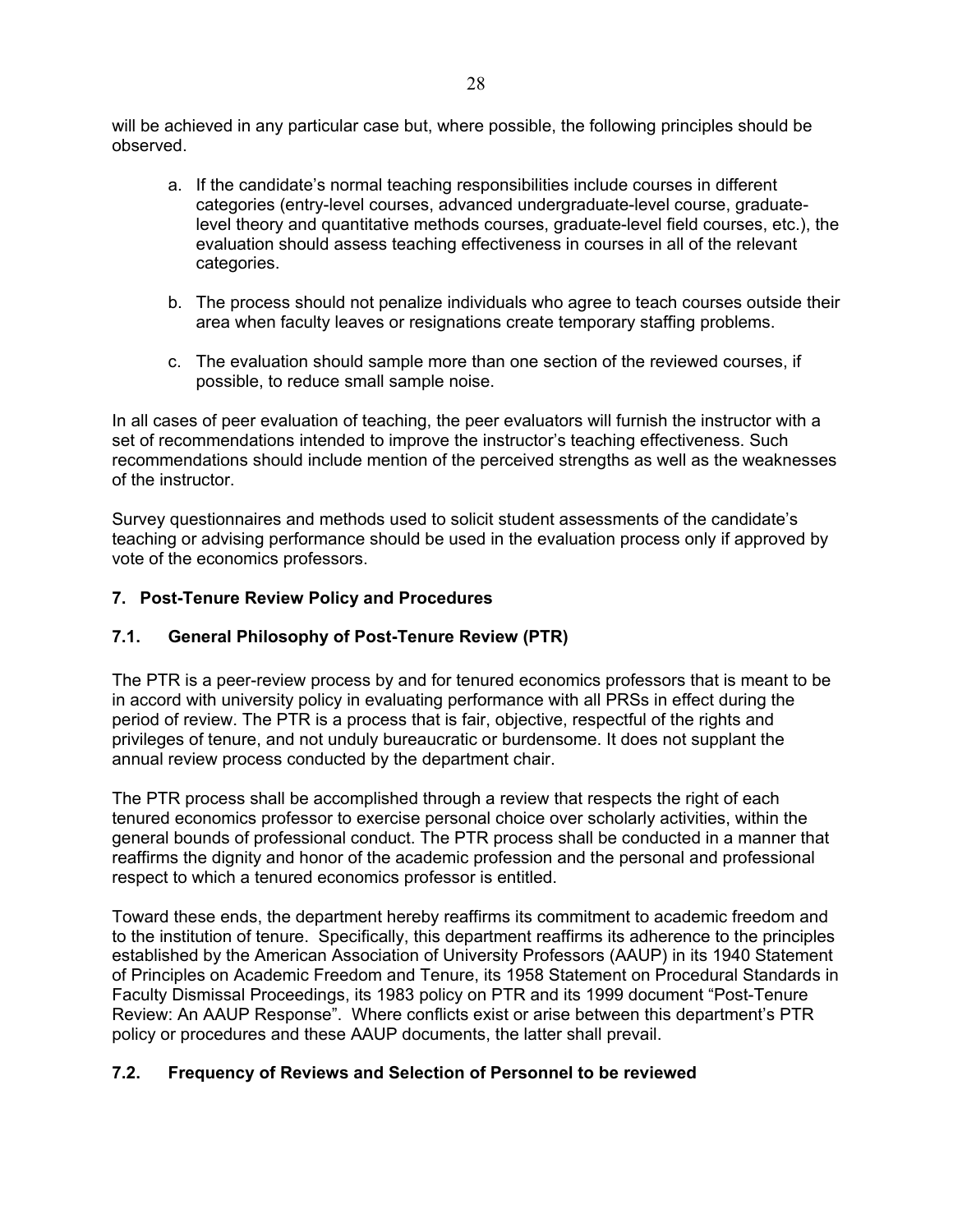Reviews commenced in the 2002-2003 academic year. Thereafter, each tenured economics professor shall be reviewed at least once every seven years except as noted below. At the faculty member's request, the review may be scheduled earlier, but no fewer than five years from the last review. For tenured faculty, two consecutive unsatisfactory annual performance evaluations trigger a Post Tenure Review according to the faculty handbook.

The PTR of a tenured economics professor shall not commence until six calendar years have passed since his/her benchmark date, which is defined as the most recent of the following: the effective date of appointment to the ISU faculty; the effective date of the award of tenure; the completion date (after appeals) of the most recent review for promotion; or the completion date (after appeals) of the most recent previous PTR. A formal review for promotion may substitute for a PTR.

University policy exempts tenured faculty from their scheduled Post-Tenure Review if: (1) they are being reviewed for promotion to higher rank during the same year, (2) they are within one year of announced retirement or are on phased retirement, (3) they are serving as department chair or hold a position that includes the term president, senior vice president and provost, or dean.

In the event a faculty member is absent from campus due to medical, disability, family, maternity or paternity, faculty improvement, disciplinary, or other approved leave, paid or unpaid in a semester when the review is scheduled to be conducted, he/she may request that the review be delayed until the end of the leave period.

## <span id="page-28-0"></span>**7.3. Selection and Composition of the Post-Tenure Review Advisory Panel**

Each PTR shall be conducted by a three member PTR Advisory Panel. The individual under review will identify one member of the panel and provide the department chair with a list of five additional nominations. The department chair selects a second panel member from this list, and the two members so named choose a third member from the remaining names on the nomination list.

To be eligible to serve on the PTR Advisory Panel, individuals must hold tenured faculty appointments at ISU at a rank equal to or higher than the individual under review. The individual under review may include one nomination of an ISU faculty member from outside the department if that person possesses knowledge and expertise relevant to the evaluation.

The Department Chair will notify individuals scheduled for review in the fall semester of the academic year in which the review will take place and request the list of nominations for the PTR Advisory Panel. The individual under review will have one month to provide the list of nominations.

If the individual under review fails to provide a list of nominees for the Advisory Panel within one month of the formal request from the department chair, the Economics Council will develop the list of six potential panel members. The individual under review will be offered the opportunity to select one panel member from this list. If the individual under review does not elect to do so, Economics Council will choose one member.

#### <span id="page-28-1"></span>**7.4. Performance Standards in the Post-Tenure Review Process**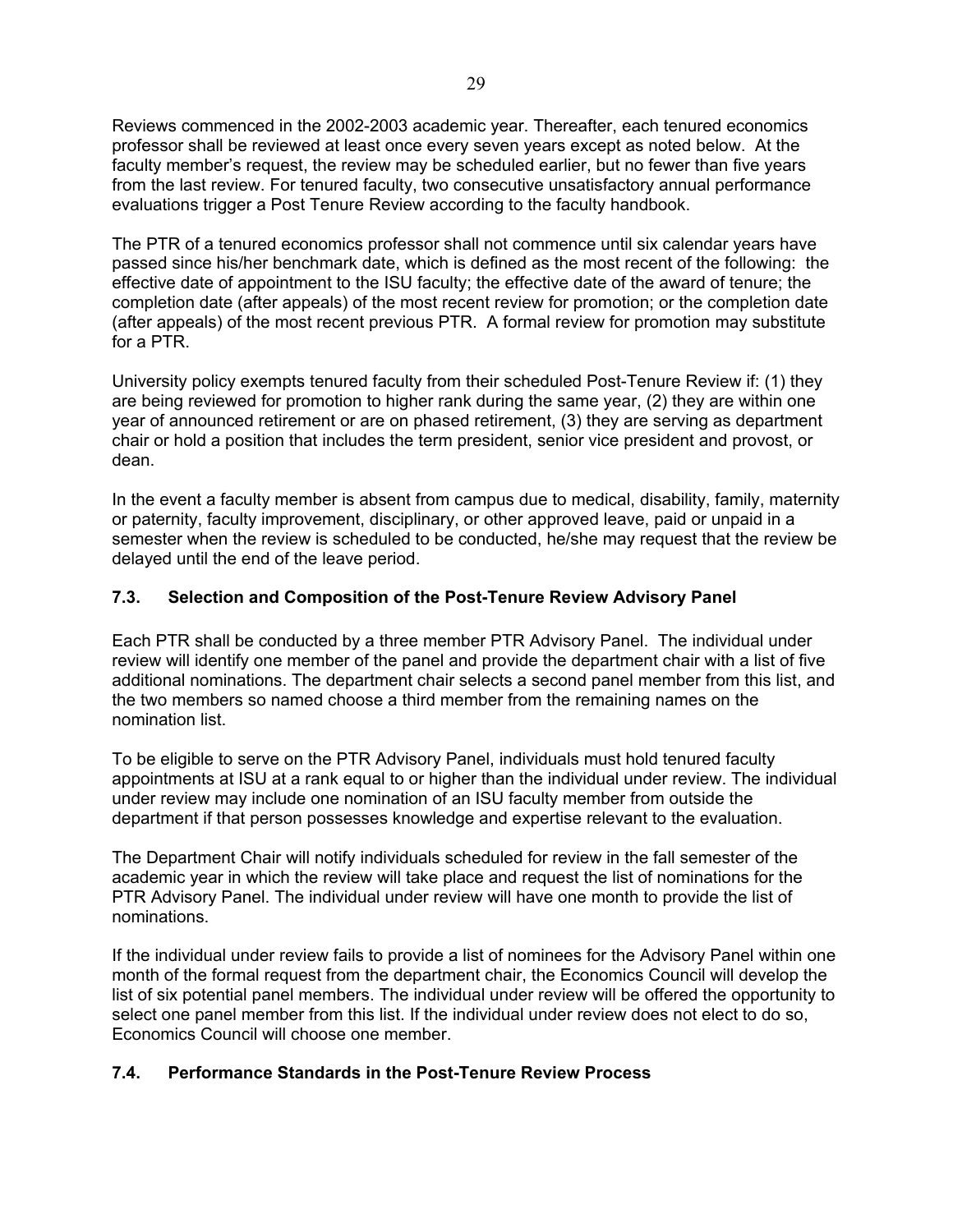The performance of the individual under review must be assessed with respect to standards that are fair and reasonable and that are appropriate to the individual, to the economics department, to ISU, and to the economics profession. The level of expected performance used to judge the performance of the individual must be consistent with the individual's applicable Professional Responsibility Statement(s) (PRS) in effect for the years under review. Finally, the individual under review is at all times entitled to a presumption of competence; the burden of proof for any contrary finding by the PTR Advisory Panel must lie with the panel.

## <span id="page-29-0"></span>**7.5. The Review Process**

After the PTR Advisory Panel has been selected, the individual under review and the PTR Advisory Panel will begin the PTR process. At a minimum the Advisory Panel will base its reviews on

- the annual activity reports of the individual under review since his/her last PTR or since his/her appointment to a faculty rank with tenure if a previous review has not been conducted;
- all relevant position responsibility statements;
- evidence of teaching effectiveness beyond student evaluations to be provided by the individual under review, such as syllabi, sample assignments, etc.;
- a CV which highlights accomplishments during the post-tenure review period; and
- a self-evaluation statement that addresses the individual's activities relative to the PRS or PRSs relevant to the period under review.

It is the responsibility of the individual under review to work with the department chair to assemble all necessary materials for the review. If the individual under review and the PTR Advisory Panel jointly identify one or more areas in which the former wishes deeper review or more detailed advice, then the individual under review and the PTR Advisory Panel will undertake this deeper review.

- 7.5.1. **Outcomes.** In accordance with university policy, the PTR report prepared by the Advisory Panel shall include an overall rating and a rating in each of the areas of responsibility specified in the individual's PRS (teaching, research, extension/professional practice, and/or institutional service). The rating shall be from one of the following:
	- i. Meets expectations
	- ii. Below expectations

An overall evaluation of "Below expectations" may be given if the individual is rated "below expectations" in any of the PRS areas.

The panel's report shall include a concise but complete explanation of the process followed in conducting the review and explain the basis for its ratings of the individual's performance.

In the event that the Advisory Panel determines that the performance of the individual under review is below expectations, either overall or in one of the areas under review an action plan will be developed by the department chair in collaboration with the advisory panel chair and the faculty member. A below expectations post-tenure review recommendation will include specific recommendations for achieving an acceptable performance evaluation. The faculty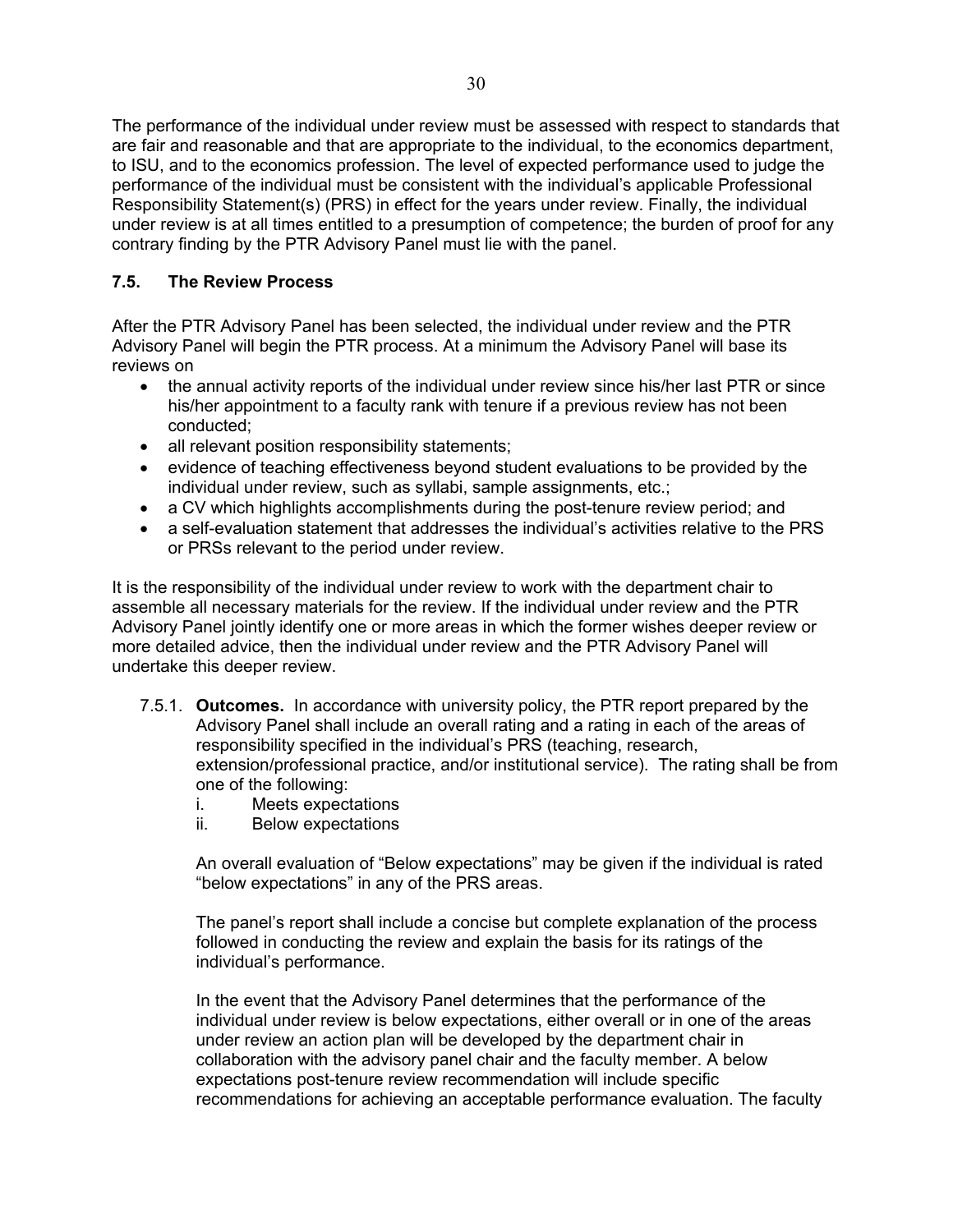member will work with the department chair and the chair of the review panel to develop a detailed action plan for performance improvement in areas deemed below expectations. The action plan will be signed by all three parties. If agreement on the proposed action plan cannot be reached, the action plan will be negotiated following the procedures outlined for PRS mediation in the Faculty Handbook 3.4.4. Failure to have the performance plan in place by the time of the next academic year's annual performance review may result in a charge of unacceptable performance as defined in the Faculty Conduct Policy (Faculty Handbook 7.2.2.6.1).

Any recommendation in the action plan for a shift in the goals or direction of the individual under review's teaching, research, or extension activities must be accompanied by an identification of the resources (if any) needed to accomplish this change. The individual under review, the department, and the university shall make good-faith efforts to ensure these resources are provided within a reasonable time.

7.5.2. **Review of Teaching.** A review of teaching should consider the complete range of evidence available. While student evaluations should be included, sole or even predominant reliance shall not be placed on this one source. Rather, the entire portfolio of teaching materials may be examined, including but not limited to syllabi, examinations, homework exercises, writing assignments, textbooks, and student research papers. Measurements of actual student performance may be included and compared to established standards appropriate to the course(s) in question. When appropriate, opinions may be sought from teaching assistants and other colleagues who have taught the same or similar courses, both for their assessment of the work of the individual under review and for an understanding of the demands of the teaching environment. The individual under review may request classroom visits by one or more members of the PTR Advisory Panel.

Indicators of teaching effectiveness may include:

- Evaluations by students and/or peers on the basis of mastery and appropriateness of subject matter, clarity of presentation, and the ability to stimulate student interest and achieve desired learning outcomes;
- Evidence of scholarship of teaching may include advances in teaching methods; publication of journal articles on pedagogical research, texts, or other scholarly works; invited lectures; curriculum development; successful mentoring of undergraduate and graduate students; or other appropriate activities; and
- Evidence of reflective teaching shown in syllabi, assignments and other course materials.

Meeting expectations in teaching will be defined as effective teaching and/or scholarship of teaching. As described in the ISU Faculty Handbook "Particular expressions of effective teaching vary widely, and teachers may demonstrate their pedagogical skills in a variety of ways. Regardless, faculty must demonstrate command of their subject matter, continuous growth in the subject field, and an ability to create and maintain instructional environments to promote student learning." Failing to meet these expectations will define the below-expectations performance level.

7.5.3. **Review of Research.** The standards and methods used to review research must respect the right of the individual under review to select his/her own research topics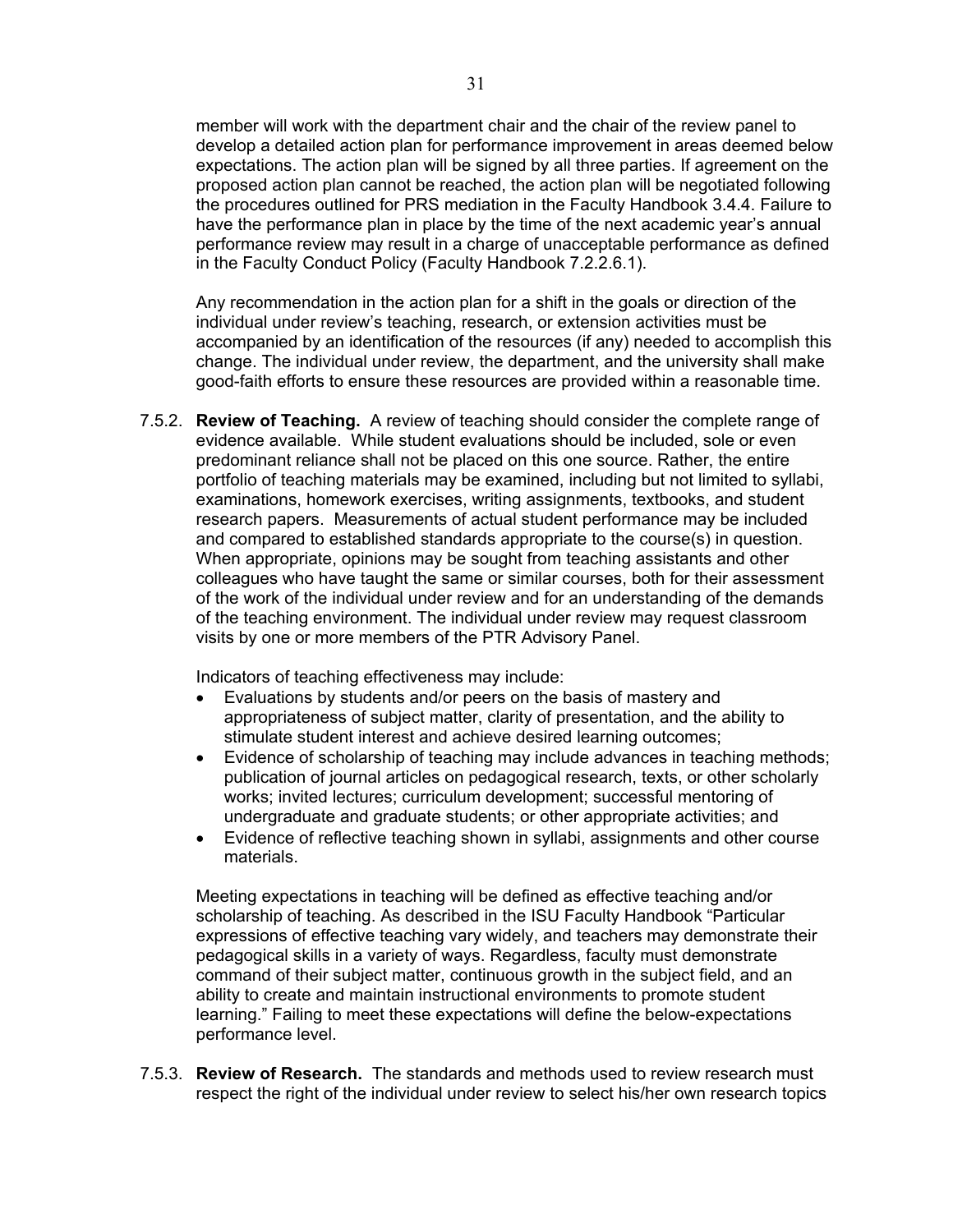and to pursue these topics patiently and thoroughly over the course of a research career. Emphasis in the review must be placed on the overall intellectual merit of the research program and not on quarterly or even annual output flow or on commercial or pecuniary gain. The research standards must be appropriate to the economics profession to the field of specialization of the individual under review, and the expectations articulated in the PRS. Indicators of research performance may include:

- The sustained quality of research publications, scholarly presentations, and other types of scholarly dissemination;
- Research impact, as measured by citations, influence on relevant stakeholders when applicable, and by how well the research complements and contributes to other programs within the department, colleges, and university;
- Efforts to obtain and success in obtaining research funding; and successful research mentoring of undergraduate and graduate students, and postdoctoral research associates; and
- Engagement and participation in activities that advance the profession, such as service on editorial boards, acting as referee or, otherwise contributing to relevant scholarly and professional societies.

Members of the PTR Advisory Panel are expected to familiarize themselves with and evaluate the entire body of intellectual inquiry of the individual under review. At the discretion of the individual under review, the assessments of the panel members may be supplemented by the opinions of other ISU scholars recommended by the individual under review.

Meeting expectations in research will be defined as having an active and productive research program that establishes the individual as a significant contributor to the field or profession. Failing to meet these expectations will define the belowexpectations performance level.

#### 7.5.4. **Review of Extension and Outreach**

The review shall consider all aspects of extension and outreach activity contemplated by the extension and outreach appointment, including small and large group teaching; preparation of extension materials; conduct of applied research to support the extension function; one-to-one counseling and consulting; interaction with citizens, other extension personnel, and non-extension educators involved in the extension process; support of group activity; and other areas of extension and outreach contemplated by the employment contract.

Extension will be evaluated by evidence of the application of economic principles to enhance the lives of Iowans and others, to promote the public good, and to address economic issues relevant to the extension appointment. Such evidence may include:

- Development of original information based on new analysis or on the synthesis of existing knowledge,
- Demonstration of creativity in the development and dissemination of extension materials; the successful mentoring of graduate students and post-doctorate staff.

Meeting expectations in extension will be defined as effective statewide research-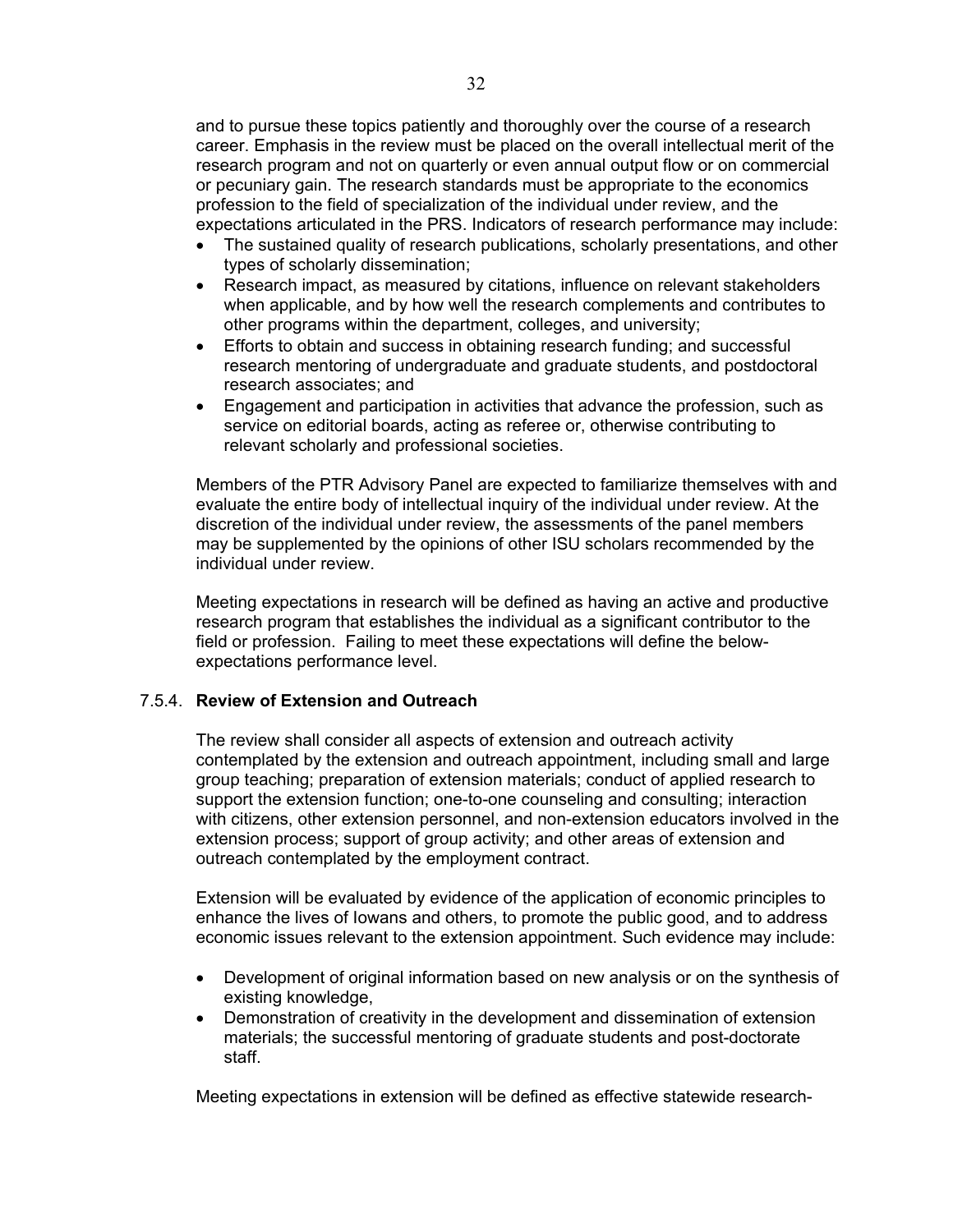based extension programs as documented with evaluation data, and the development of appropriate supporting materials such as extension publications, web sites, or other technology-based materials. Failing to meet these expectations will define the below-expectations performance level.

- 7.5.5. **Review of Service.** The review shall consider all aspects of institutional service at the departmental, college, and university levels. Faculty members play a vital role in the functioning of the university at all levels by participating effectively in faculty governance, and in the formulation of department, college, and university policies, or by carrying out administrative responsibilities including active participation on committees. Indicators of service may include:
	- Evidence of the number and nature of committee assignments;
	- The value and significance of individual contributions to these service assignments.

Meeting expectations in service is defined as meeting assigned responsibilities in institutional service and effectively contributing to the welfare of the department, college, and university through service. In addition, to meet expectations, faculty are expected to participate in and make significant contributions to appropriate technical, professional, and scholarly societies including as a referee for academic journals. Failing to meet these expectations will define the below-expectations performance level.

## <span id="page-32-0"></span>**7.6. Post Tenure Review Report and Outcomes**

The PTR Advisory Panel will provide its report and evaluations to the chair, and the Chair will share the report with the individual under review. The individual under review shall have the opportunity to respond in writing to any aspect of the review. This response must be provided within one week of receiving the report from the chair.

The department chair will communicate any written response to the PTR Advisory Panel, which will then prepare a revised final draft accounting for and/or responding to the comments from the individual under review. This final report will be communicated to the department chair, and the department chair is responsible for communicating it to the individual under review.

If the individual under review receives a "below expectations" rating in any area, he/she may appeal in writing to the economics professors of rank at or above the individual under review. In the event of an appeal by the individual under review, all information used by the PTR panel, the PTR panel's report and the response by the individual under review should be made available to the economics professors of rank at or above the individual under review. The faculty shall vote to either approve the original negative rating (with a majority vote) or to change the rating to "meets expectations." The vote of the faculty shall be taken to be the final evaluation by the faculty. In all cases, the response of the individual under review will be included with the final PTR report forwarded by the department chair to the dean.

Once the review within the department is completed, the department chair will draft a cover letter to the dean indicating agreement or disagreement with the outcome of the report. In the case of disagreement an explanation must be communicated to the dean, as well as the PTR committee and candidate. The result of any faculty vote and the result of a successful appeal to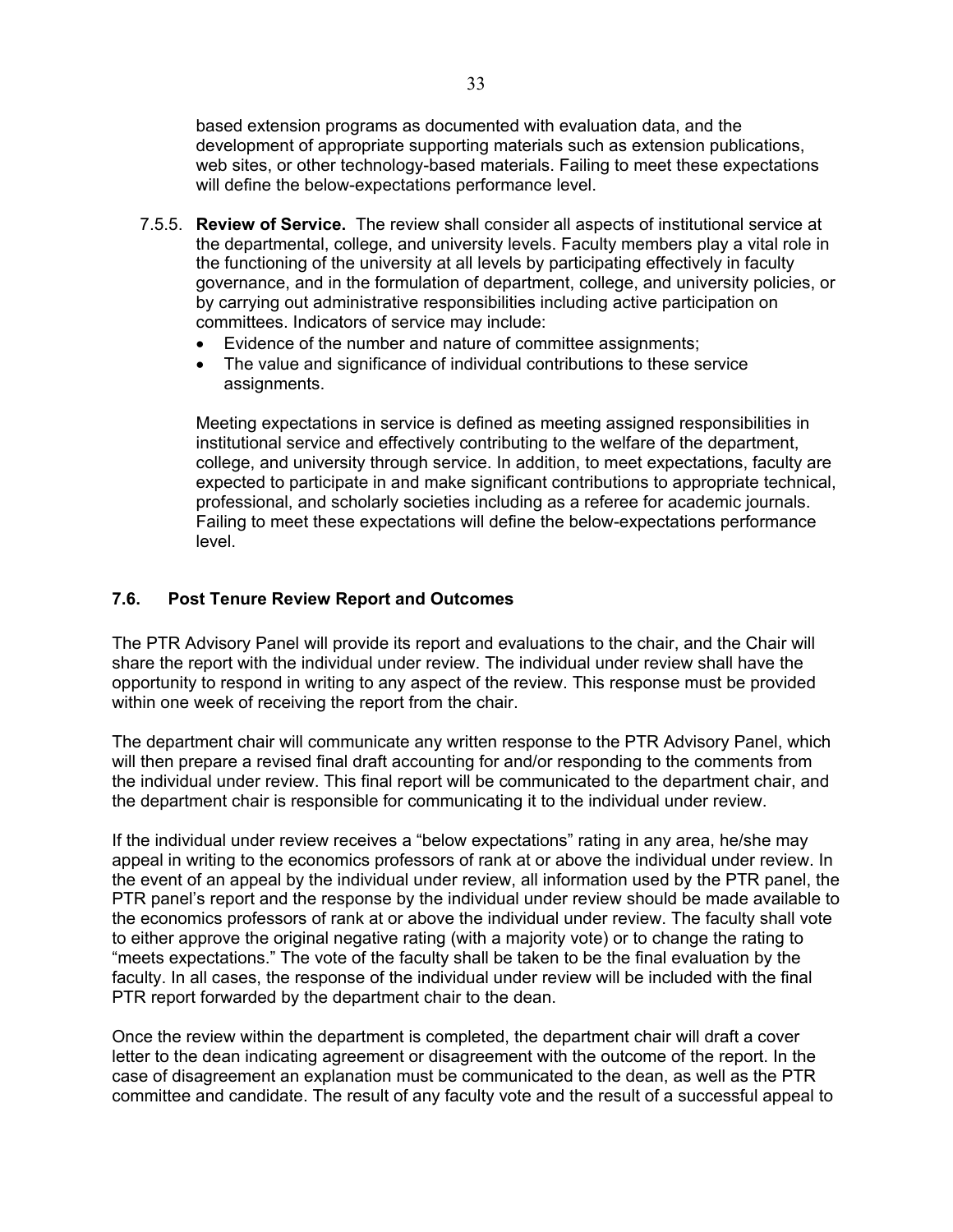the faculty shall also be forwarded to the dean.

If the individual under review believes that the PTR Advisory Panel has not followed the procedures specified in this document, or if the individual under review disagrees with the record, findings, or recommendations, he/she may file an appeal through either administrative channels or through the Faculty Senate Committee on Appeals, as described in Faculty Handbook sections 9.1-9.3.

## <span id="page-33-0"></span>**7.7. Adverse Consequences**

Nothing in the PTR process shall be interpreted or construed so as to deny, limit, modify, compromise, revoke, or supersede any faculty rights, privileges, or protections, whether procedural, substantive, or appellate, as may have been or in the future may be established under ISU policies or procedures or state or federal statutes or regulations.

Grounds for dismissal are those listed in the ISU Faculty Handbook. The PTR Advisory Panel shall not recommend any dismissal, demotion, revocation of tenure, reduction in salary, reduction or removal of perquisites, withholding or denial of leave or other privileges, increase in teaching or other work load, withholding or denial of promotion, reduction in financial or staff support for research, teaching or extension duties, or other adverse personnel action.

## <span id="page-33-2"></span><span id="page-33-1"></span>**8. Procedures for Annual Review for the Purposes of Evaluating Performance**

## **8.1. Position Responsibility Statement**

The PRS describes the economics faculty member's position responsibilities and activities in the following areas: (a) teaching, (b) research, (c) extension/professional practice, and (d) institutional service. The PRS must be subject to regular review by the faculty member and his/her department chair and allow for flexibility in responsibilities over time and for the changing nature of faculty appointments. The PRS should allow both faculty members and their department chair to understand the basis of the academic appointment and to place that into context with the annual review, and P&T criteria and PTR where applicable. The descriptions should be brief but may include detail important to the department and/or faculty member. The PRS cannot be changed unilaterally by either the department chair or the faculty member.

At the time of appointment, the department chair and the new economics faculty member will agree on a PRS that should be based on the job advertisement. In most cases involving tenuretrack appointments, this initial PRS will remain in effect until the tenure review. Any changes in the expectations for a tenure-track appointment must be made in consultation between the department chair and the individual concerned, and will be documented in the PRS.

**Conflict Mediation Panel**. In the event of a disagreement between a faculty member and the department chair on a proposed change to the faculty member's PRS, either party may refer the matter to the Economics Department's PRS Conflict Mediation Panel. This panel will consist of three members: one tenured economics faculty member selected by the faculty member involved in the disagreement, one tenured economics faculty member selected by the department chair, and the chair of the Economics Council. If the individual involved in the disagreement fails to provide a nomination to the panel, the Economics Council will select a member of Economics Council to fill this position. In the case where there are co-chairs of the Economics Council, the co-chair panel member will be selected by the Economics Council. The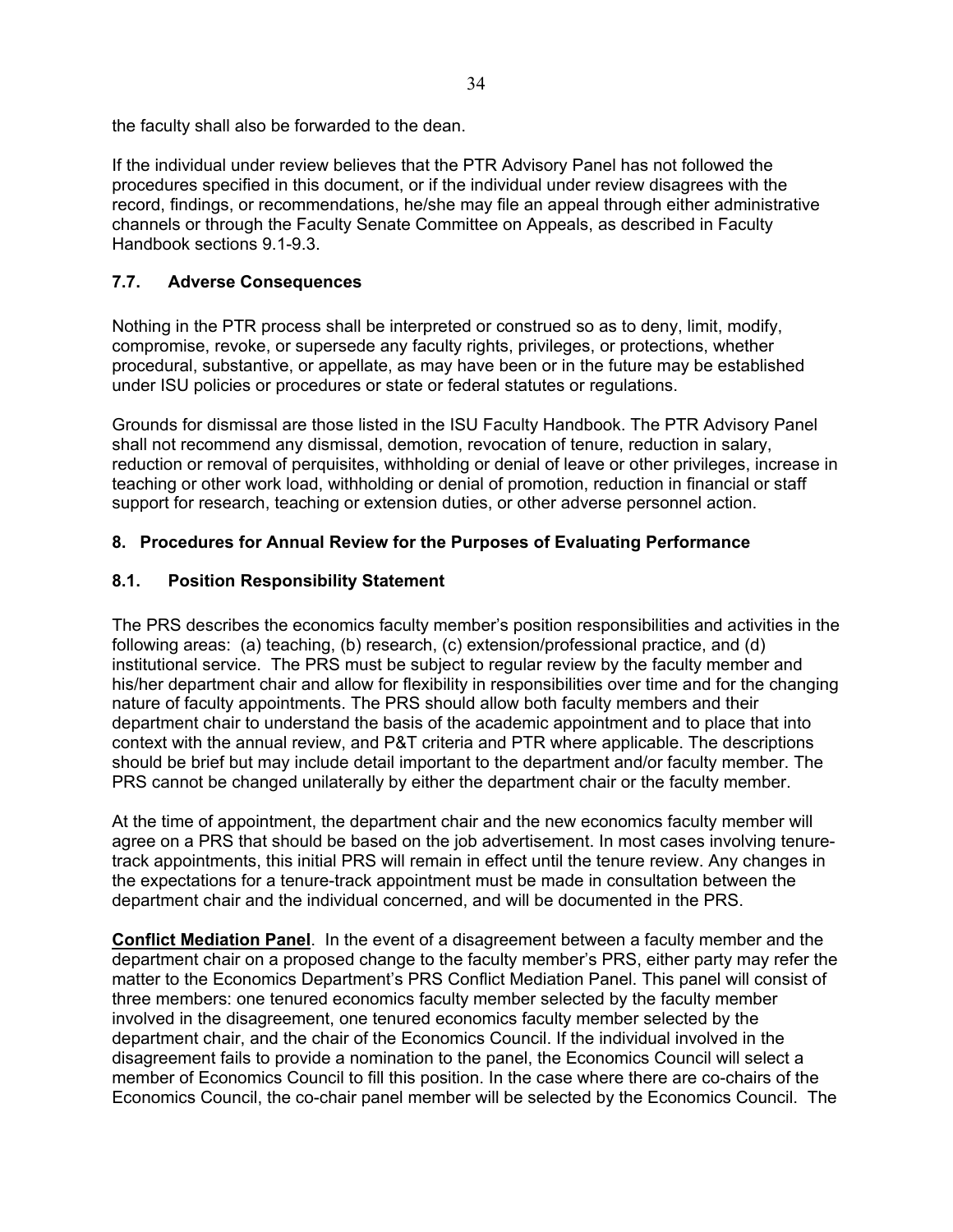party advocating the change will submit the faculty member's existing PRS, the text of the new proposed PRS, and an explanation of why the change is being sought. The party not agreeing to the change should provide a written explanation of why the proposed change is not acceptable. The PRS Conflict Mediation Panel will review the materials that have been submitted, meet with both parties, deliberate on the issue, and write a timely (i.e., within two months) opinion on how the disagreement should be resolved. The faculty member and the department chair should then reconsider the matter to see if an agreement can now be reached based on the panel's recommendation. If an agreement between the faculty member and the department chair does not then emerge within ten working days, the matter will be forwarded to the faculty member's college where a mechanism will be in place for further consideration and resolution.

#### <span id="page-34-0"></span>**8.2. General Policies and Procedures**

Economics faculty members with appointments longer than one year are reviewed annually by the department chair for performance appraisal and development on the basis of their position responsibilities. This review should serve as a basis for determining merit salary increases and evaluations of the individual performance relative to his/her PRS.

The department chair conducts spring conferences with each faculty member reviewing the individual's activities and progress during the past year. The department Chair requests and reviews each semester the summaries of the teaching evaluation forms. In addition, an output file is available to individual faculty members for use in reporting output to the department chair.

Materials provided by the faculty member should include summary of activities in teaching, research, extension, service, and administration. The results of an individual's review must be shared with the individual faculty member.

#### <span id="page-34-1"></span>**9. Appointment of the Department Chair**

The department chair is appointed by the deans of LAS and AG, in consultation with the economics professors, for a term of three to five years. Candidates for the position of department chair should have credentials sufficient for tenure and the appropriate rank in the Department of Economics. Appointments are renewable.

## <span id="page-34-2"></span>**9.1. Faculty Input on Selection of the Department Chair**

The following process is used to solicit faculty input for both internal and external searches.

- 9.1.1. The Economics Council conducts an election for six economics professor representatives on the department chair recruiting committee. The election is conducted in a manner similar to that for members of the Economics Council, with separate balloting for two members from AG, two members from LAS, and two members-at-large.
- 9.1.2. The process of the department chair search includes procedures which ensure that the economics faculty have the opportunity to evaluate the candidates' academic credentials and philosophy about directing the department. Normally this would include each candidate presenting a seminar on campus concerning his/her approach or philosophy about the responsibilities and leadership of a department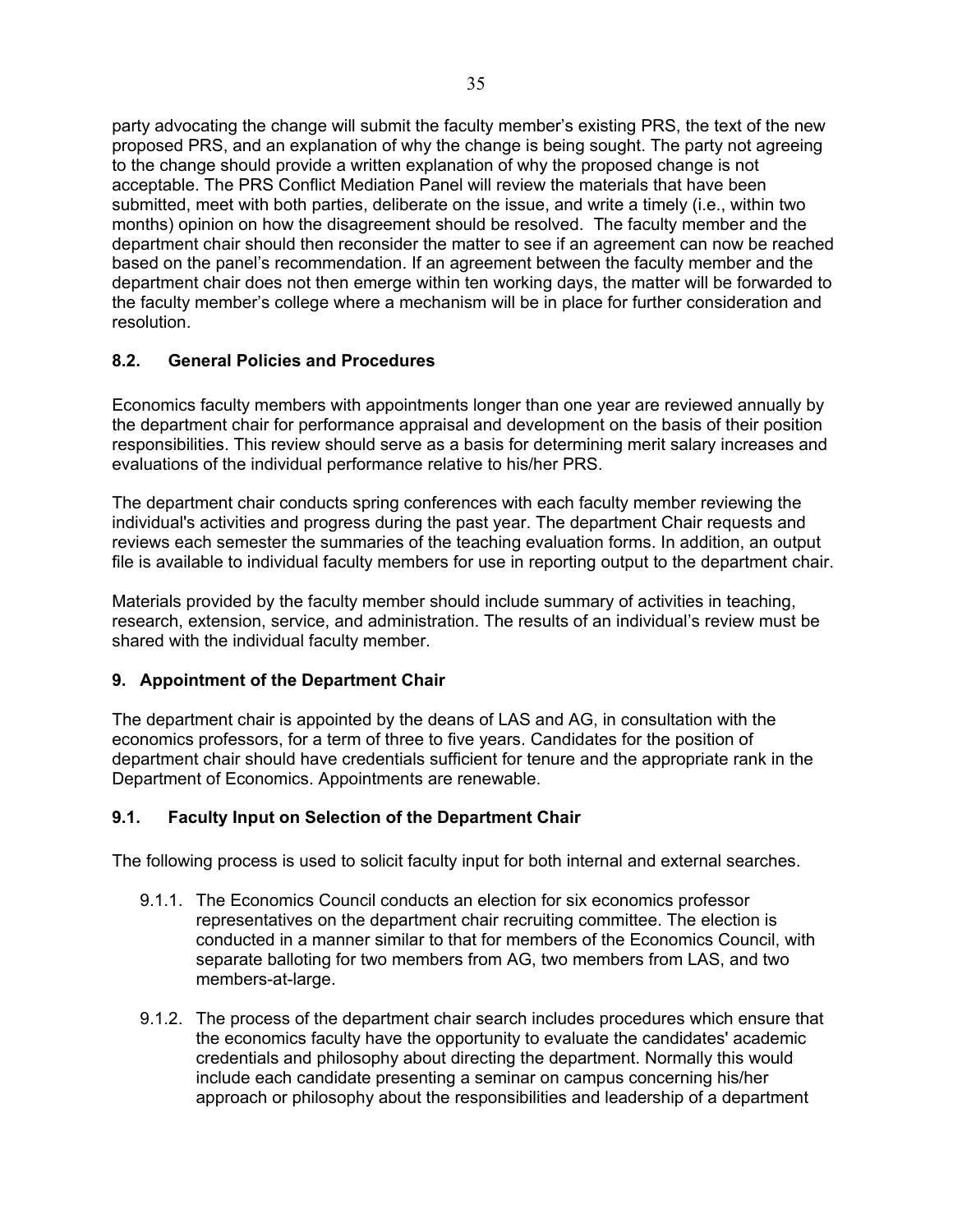chair, and time on campus to meet with economics faculty.

- 9.1.3. The economics professors vote on all of the final candidates interviewed after the completion of the campus visits. Normally, there is an economics professors meeting to discuss the final candidates and a secret mail ballot held following the meeting. The ballot asks members of economics professors to rank all the candidates and an additional option to search further. If no option gets at least 50 percent of the firstplace votes cast, there is a second vote to rank the top two options as determined by first-place votes.
- 9.1.4. Candidates for department chair cannot serve on the department chair Recruitment Committee. If a committee member decides to become a department chair candidate, he/she will be replaced by vote of the economics professors.

## <span id="page-35-0"></span>**9.2. Unusual Circumstances**

In the event of unusual circumstances not adequately covered by this document, the department chair Staff Planning and Recruiting Committee shall refer matters to the economics professors.

## <span id="page-35-1"></span>**10. The Department Chair's Relations to Individual Staff Members**

The department chair should be available to confer with any economics faculty member or any student on any subject. No departmental organization shall be thought to abridge the individual's freedom of access to the department chair.

## <span id="page-35-2"></span>**10.1. Annual Survey of the Department Chair**

An evaluation of the DEO by all tenure track faculty, non-tenure eligible faculty, P&S employees and Merit employees will be conducted annually, in the spring semester. The results of this evaluation will be made available only to the DEO.

# <span id="page-35-3"></span>**11. Textbook Policy**

Individual economics faculty members ordinarily have the responsibility to select the textbooks and other resource materials that will be used in the courses that they teach. However, a department chair-appointed committee composed of five economics faculty members will review and make recommendations to the department chair concerning the textbooks to be used in courses under the following circumstances.

- a. The instructor for a course proposes to require that students purchase a book that he/she has authored or co-authored.
- b. Serious complaints have been raised by students or other economics faculty members regarding a required or recommended textbook.

## <span id="page-35-4"></span>**12. Amendment to the Governance Document**

Any proposed amendments to this document, "Governance Document of the Department of Economics, ISU," must be made available in writing for at least seven days prior to being